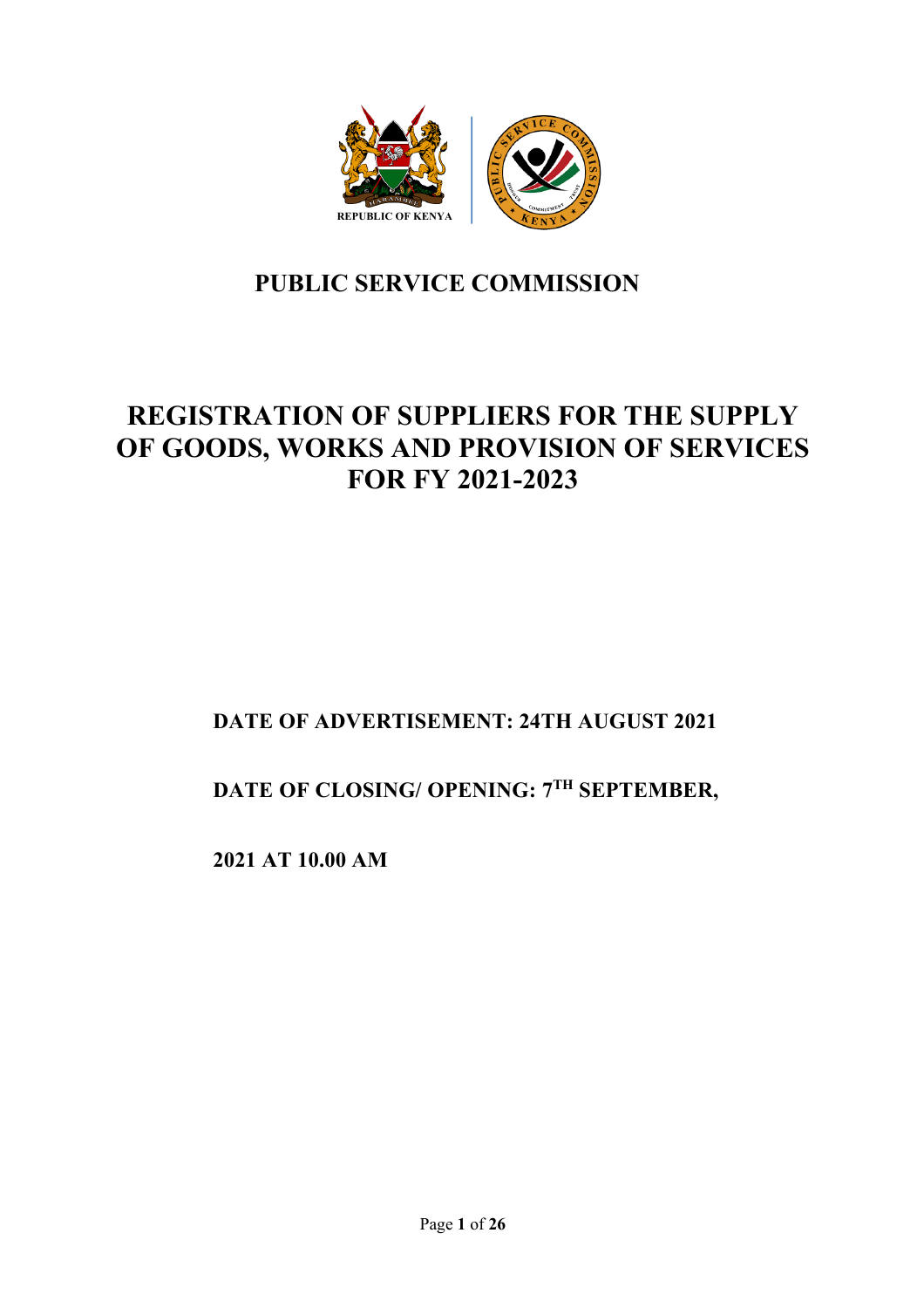# **TABLE OF CONTENTS**

| 1.  |                                                                                                    |  |
|-----|----------------------------------------------------------------------------------------------------|--|
| 3.  |                                                                                                    |  |
| 4   |                                                                                                    |  |
| 5   |                                                                                                    |  |
| 6   |                                                                                                    |  |
| 7   |                                                                                                    |  |
| 8   |                                                                                                    |  |
| 9   |                                                                                                    |  |
| 10  |                                                                                                    |  |
| 11  |                                                                                                    |  |
| 12  |                                                                                                    |  |
| 13  |                                                                                                    |  |
| 14  |                                                                                                    |  |
| 15  |                                                                                                    |  |
| 20. |                                                                                                    |  |
| 21  |                                                                                                    |  |
| 22  |                                                                                                    |  |
| 23  |                                                                                                    |  |
| 24  |                                                                                                    |  |
| 25  |                                                                                                    |  |
| 26  |                                                                                                    |  |
| 27  |                                                                                                    |  |
| 28  |                                                                                                    |  |
| 29  |                                                                                                    |  |
| 30  |                                                                                                    |  |
|     |                                                                                                    |  |
|     |                                                                                                    |  |
|     |                                                                                                    |  |
|     |                                                                                                    |  |
| 1.  |                                                                                                    |  |
| 2.  |                                                                                                    |  |
| 3.  | Form CON 2 - Historical Contract Non-Performance, and Pending Litigation and Litigation History 21 |  |
|     |                                                                                                    |  |
|     |                                                                                                    |  |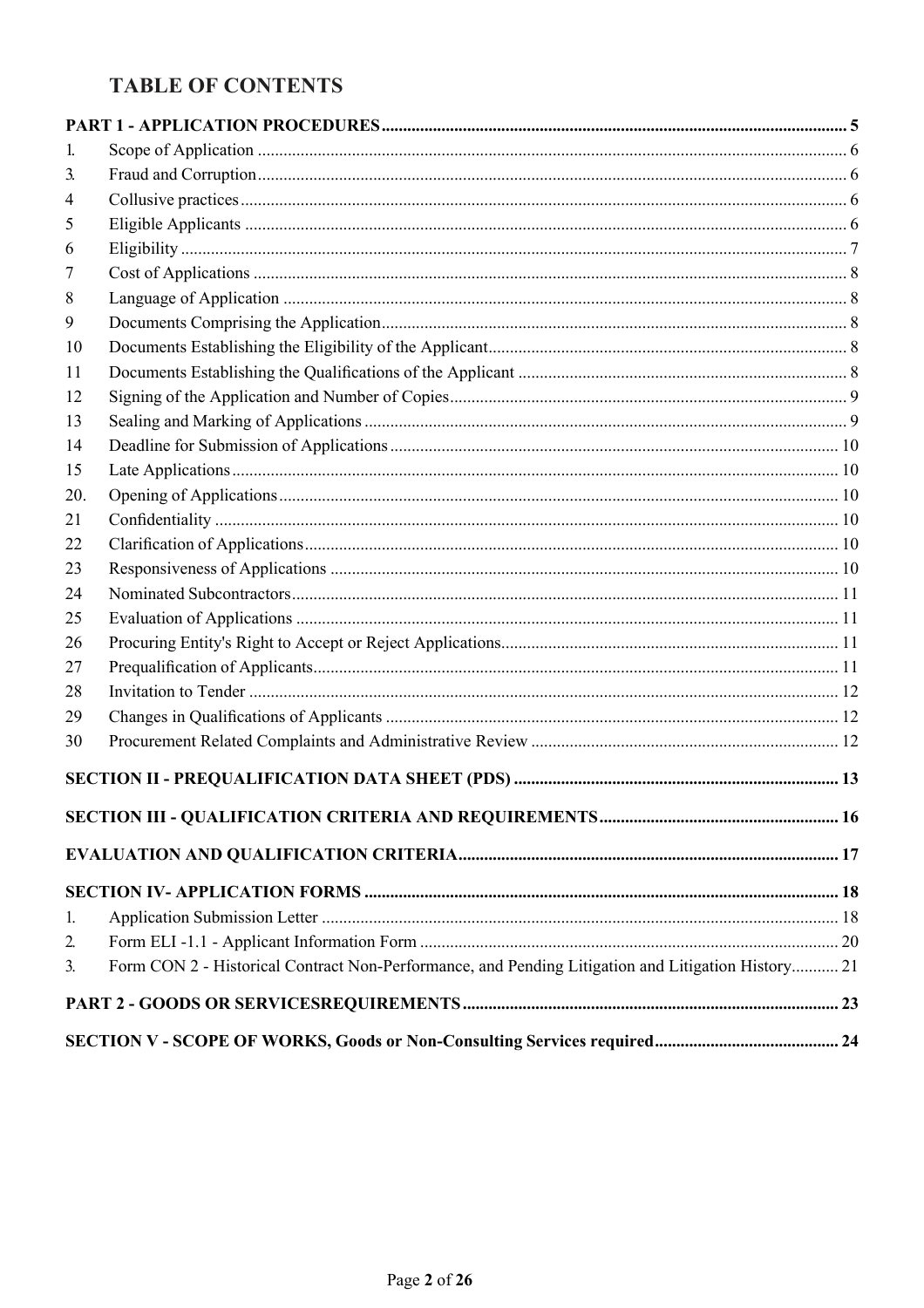### **TENDER NOTICE-INVITATION TO REGISTER AS SUPPLIERS**

### **REGISTRATION OF SUPPLIERS FOR 2021-2023 FY's -TENDER NO.PSC/01/2021/23**

Public Service Commission invites applications from interested eligible firms to register for the supply of the under listed goods, Works and services for the period ending 30th June, 2023.

| NO.              | <b>CATEGORY NO.</b><br><b>ITEM DESCRIPTION</b> |                                                                                                   | <b>ELIGIBILITY</b> |
|------------------|------------------------------------------------|---------------------------------------------------------------------------------------------------|--------------------|
| 1.               | PSC/PRE/001/2021-2023                          | Supply & Delivery of General Office                                                               | Open               |
|                  |                                                | <b>Stationeries</b>                                                                               |                    |
| 2.               | PSC/PRE/002/2021-2023                          | Supply of Toners and other Computer consumables                                                   | Special Group      |
|                  |                                                | and Accessories                                                                                   |                    |
| 3.               | PSC/PRE/003/2021-2023                          | Supply of Office Furniture and Fittings                                                           | Special Group      |
| $\overline{4}$ . | PSC/PRE/004/2021-2023                          | Supply of Newspapers and Magazines, Books and<br>Periodicals                                      | Open               |
| 5.               | PSC/PRE/005/2021-2023                          | Supply and Delivery of computers, Servers, Laptops,                                               | Open               |
|                  |                                                | Tablets,<br>Printers ,Scanners ,software, Cameras, accessories                                    |                    |
|                  |                                                | and other related ICT materials                                                                   |                    |
| 6.               | PSC/PRE/006/2021-2023                          | Supply of Staff Uniforms, Clothing, Footwear,                                                     | Open               |
|                  |                                                | Curtains and other clothing                                                                       |                    |
| 7.               | PSC/PRE/007/2021-2023                          | Supply of airtime(Safaricom, Airtel and Telkom)                                                   | Open               |
| 8.               | PSC/PRE/008/2021-2023                          | Supply of Fresh Milk                                                                              | Open               |
| 9.               | PSC/PRE/009/2021-2023                          | Supply of bottled Mineral Water                                                                   | Open               |
| 10.              | PSC/PRE/010/2021-2023                          | Supply of Cleaning materials, Detergents and<br>Disinfectants                                     | Special Group      |
| 11.              | PSC/PRE/011/2021-2023                          | Supply of sanitizer fluids, face masks and surgical<br>items for first Aid and Gloves             | Special Group      |
| 12.              | PSC/PRE/012/2021-2023                          | Supply and fitting of motor vehicle Tyres, tubes and<br>batteries                                 | Open               |
| 13.              | PSC/PRE/013/2021-2023                          | Supply and Delivery of Assorted Electrical Fittings,<br><b>Lighting Materials and accessories</b> | Open               |
| 14.              | PSC/PRE/014/2021-2023                          | Provision of Travel and Air Ticketing Services<br>(IATA Registered)                               | Open               |
| 15.              | PSC/PRE/015/2021-2023                          | Provision of Graphic Design, Printing Services and<br>promotional materials                       | Special group      |
| 16.              | PSC/PRE/016/2021-2023                          | Provision of Cleaning Services, Sanitary Disposal,<br>Fumigation and Pest Control and laundry     | Special Group      |
| 17.              | PSC/PRE/017/2021-2023                          | Provision of Repairs & Servicing of Office                                                        | Open               |
|                  |                                                | Equipment e.g. Photocopies (HP & Kyocera, Laptops,                                                |                    |
|                  |                                                | Printers, Projector, TV and Servers and other ICT                                                 |                    |
|                  |                                                | related Accessories                                                                               |                    |
| 18.              | PSC/PRE/018/2021-2023                          | Supply, Installation & Commissioning of structured                                                | Open               |
| 19.              | PSC/PRE/019/2021-2023                          | cabling(IP) PABX and Networking Equipment<br>Provision of<br>accommodation and conferences        | Open               |
|                  |                                                | services in Nairobi, Mombasa, Nakuru, Naivasha,                                                   |                    |
|                  |                                                | Machakos and Kisumu                                                                               |                    |
| 20.              | PSC/PRE/020/2021-2023                          | Provision<br>Maintenance<br>and<br>of Minor<br>Works                                              | Open               |
|                  |                                                | including, Repairs, Mechanical, Plumbing<br>and                                                   |                    |
|                  |                                                | Electrical Services (NCA 8 registered firms)                                                      |                    |
| 21.              | PSC/PRE/021/2021-2023                          | Provision of Outside catering Services in Nairobi                                                 | Open               |
| 22.              | PSC/PRE/022/2021-2023                          | Supply/Repair /maintenance and Servicing of Air                                                   | Open               |
|                  |                                                | conditioning equipment & Maintenance of Fire                                                      |                    |
|                  |                                                | <b>Fighting Equipment</b>                                                                         |                    |
| 23.              | PSC/PRE/023/2021-2023                          | Provision of Video, Documentary and Photography                                                   | Special Group      |
|                  |                                                | Services                                                                                          |                    |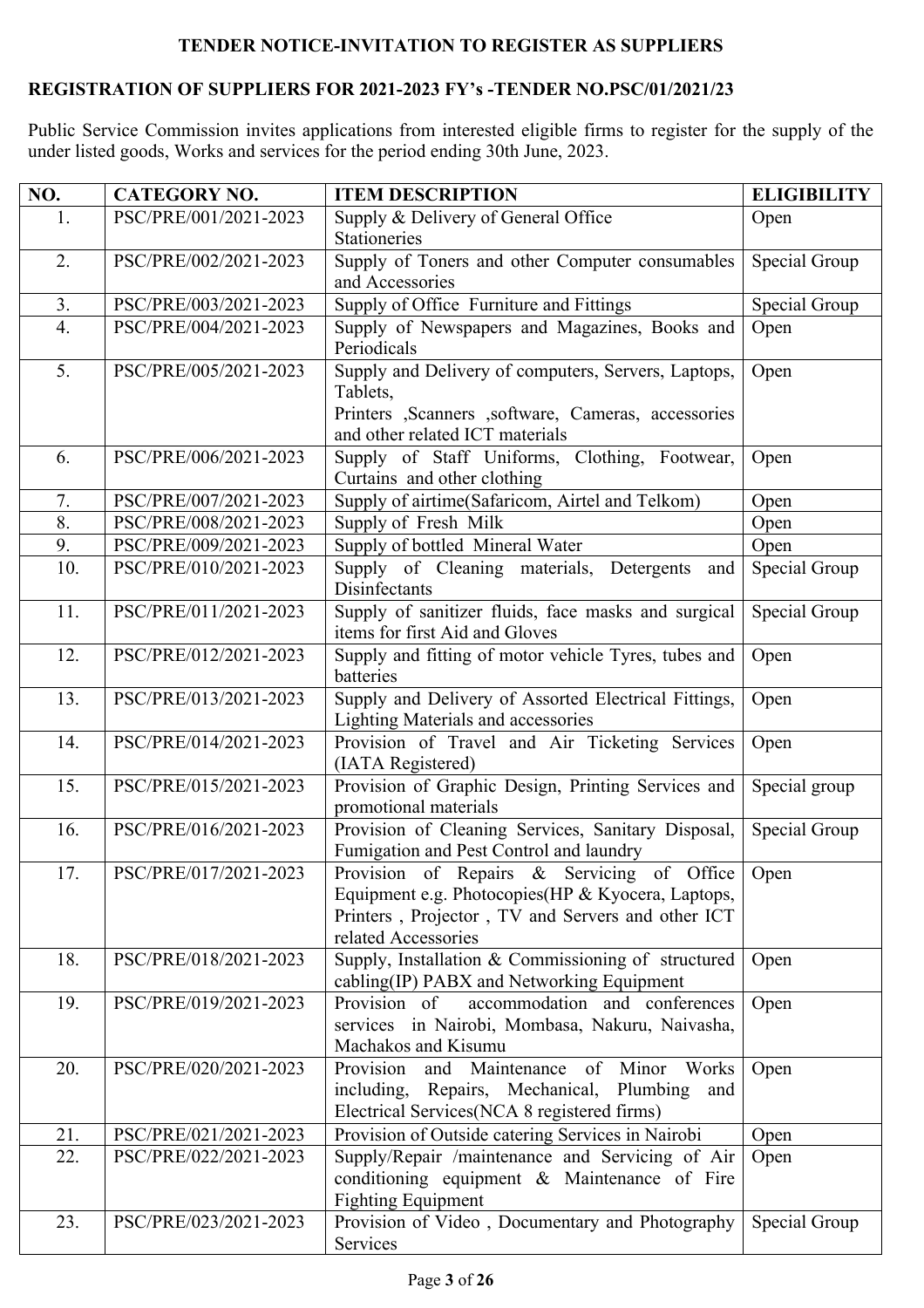| 24. | PSC/PRE/024/2021-2023 | Provision of Legal Services                                  | Open |
|-----|-----------------------|--------------------------------------------------------------|------|
| 25. | PSC/PRE/025/2021-2023 | Provision of motor vehicle repairs and services (only   Open |      |
|     |                       | garages validly registered with Ministry of Transport,       |      |
|     |                       | Housing & Urban Development)                                 |      |
| 26. | PSC/PRE/026/2021-2023 | Repair and maintenance of Office Furniture and Special Group |      |
|     |                       | <b>Fittings</b>                                              |      |
| 27. | PSC/PRE/027/2021-2023 | Provision of gym trainer services                            | Open |
| 28. | PSC/PRE/028/2021-2023 | Provision of Asset Tagging Services                          | Open |

**Special groups** i.e. Youth, women and persons living with disability who have been duly registered with the National Treasury must show proof of registration.

The Youth, Women and Persons living with disability who meet criteria for any other categories of Registration are encouraged to apply.

Registration/Tender documents with detailed information shall be viewed and downloaded from www.publicservice.go.ke and http://supplier.treasury.go.ke websites **free of charge.**

Alternatively, the same document can be obtained from Ground Floor Rm 015 upon payment of non-refundable fee of Kshs.1000/ in our cash office during the normal working hours.

Completed Registration /Tender documents in plain sealed envelopes clearly marked;

| <b>REGISTRATION FOR:</b> |  |
|--------------------------|--|
|                          |  |
|                          |  |
|                          |  |

And addressed to**: The Secretary/CEO Public Service Commission P.O BOX 30095-00100 NAIROBI.**

Should be deposited in the Tender Box situated **on the Ground Floor**, Commission House, so as to be received on or before 7<sup>th</sup> September, 2021 at 10.00am.

All the applications submitted will be opened immediately thereafter in the presence of bidders/representatives who wish to attend.

**SECRETARY /CEO PUBLIC SERVICE COMMISSION**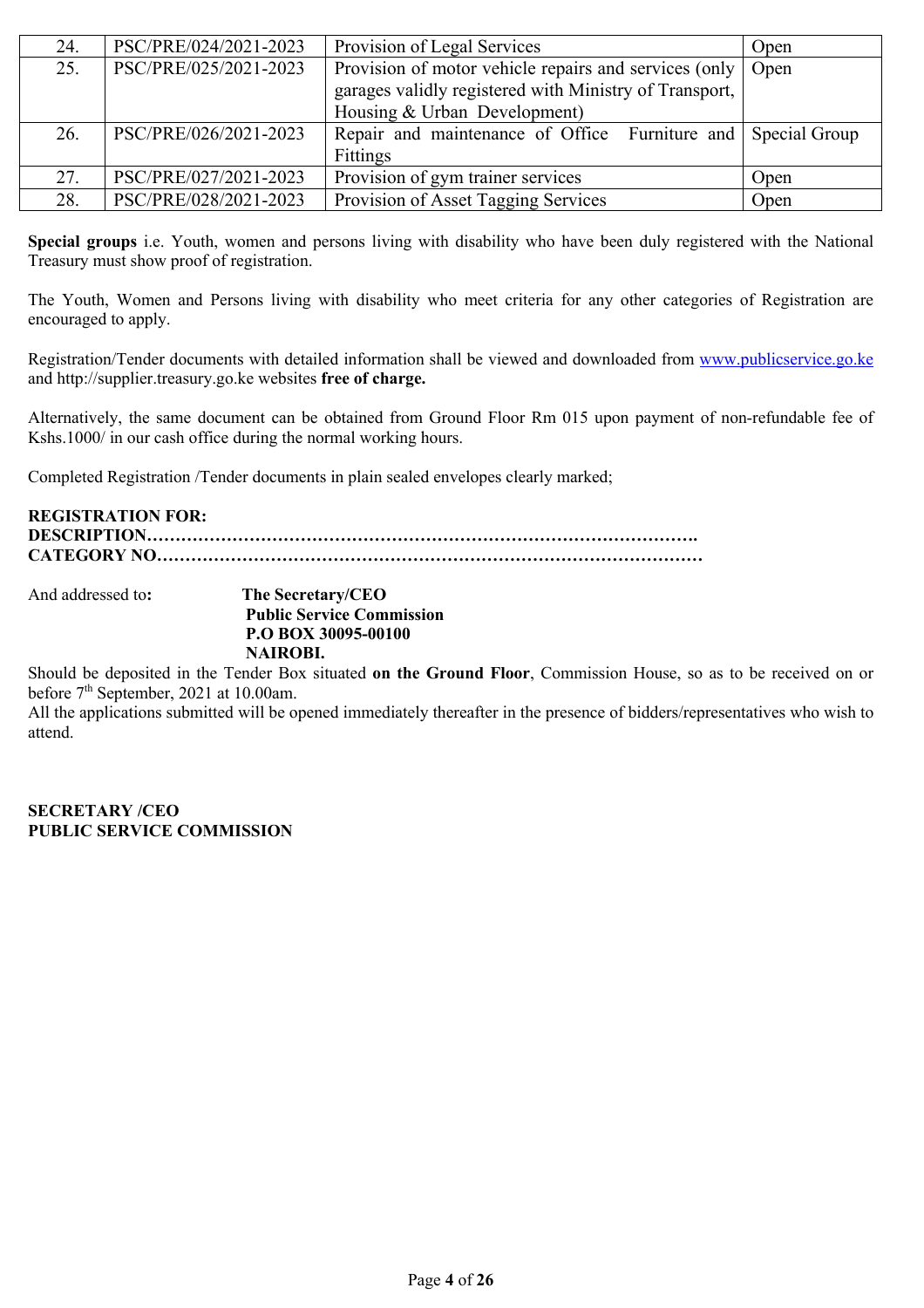# **PART 1 - APPLICATION PROCEDURES**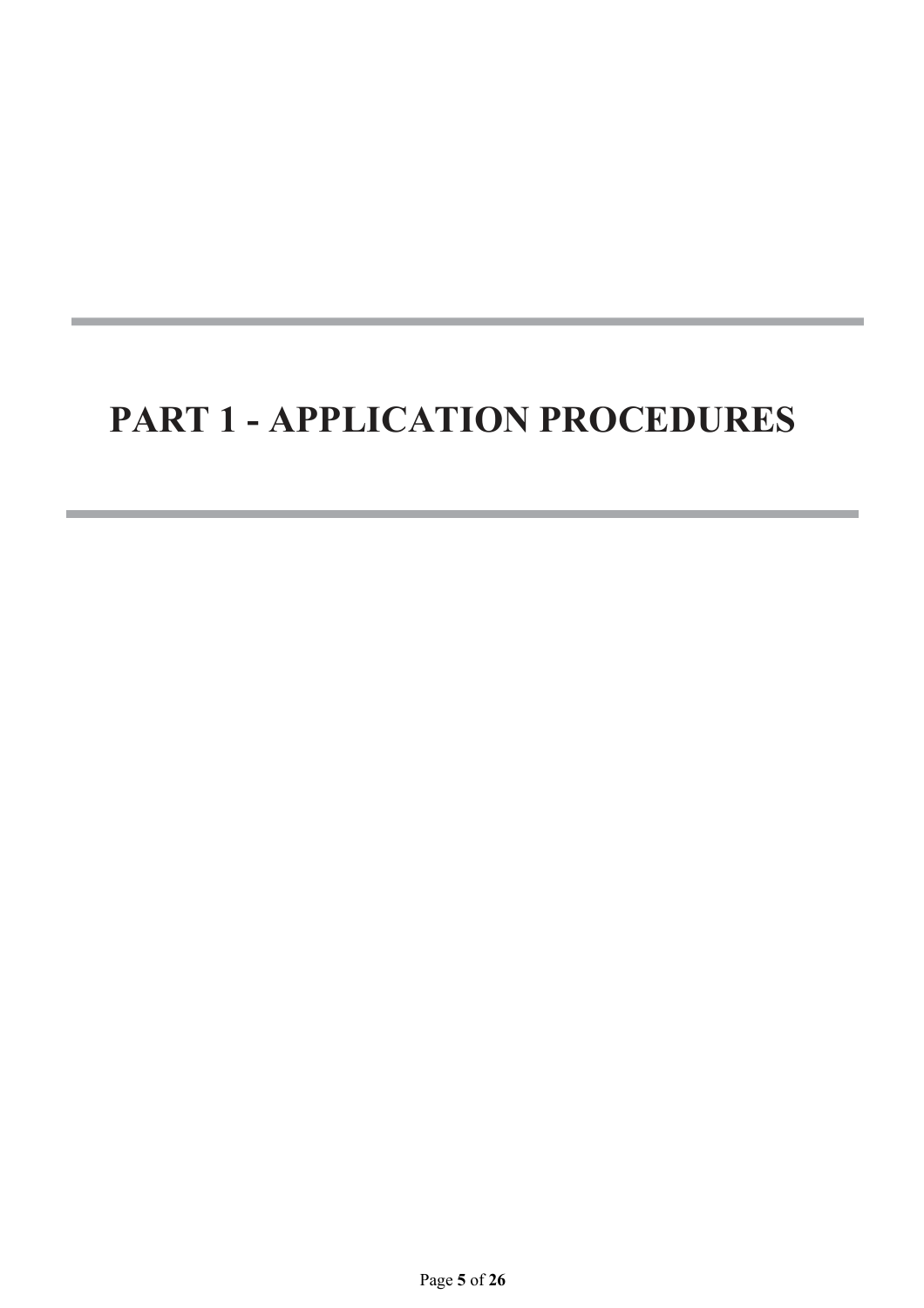### **SECTION I - INSTRUCTIONS TO APPLICANTS**

#### **B. General**

#### **1. Scope of Application**

- 1.1 The particular type of contract (works, goods, Services required) and its name and description of the contract(s) and its reference number are defined in the table above**.** If the scope of contract so defined is in multiple contracts, it will be specified in the **PDS** if prequalification will be based on individual contracts or multiple contracts. The Full scope of Works or Goods or Services are described in Section V (Scope of Works or goods contract).
- **2. Source of Funds** to be specified in the PDS, if deemed necessary.

#### **3. Fraud and Corruption**

- 3.1 The Government of Kenya requires compliance with its Anti-Corruption laws and its prevailing sanctions policies and procedures.
- 3.2 In further pursuance of this policy, Applicants shall permit and shall cause their subcontractors, sub consultants, service providers, suppliers, and their personnel, to permit the Public Service Commission to inspect all accounts, records and other documents relating to any initial selection process, prequalification process, tender submission (incase prequalified), proposal submission, and contract performance (in the case of award), and to have them audited by auditors appointed by the PPRA.

#### **4 Collusive practices**

4.1 Any applicant found to have engaged in collusive conduct shall be disqualified and criminal and/or civil sanctions may be imposed.

#### **5 Eligible Applicants**

- 5.1 An Applicant may be a firm that is a private entity, a state-owned enterprise or a joint venture ("JV") under an existing agreement or with the intent to enter into such an agreement supported by a letter of intent. In the case of a joint venture, all members shall be jointly and severallyliable for the execution of the entire Contract in accordance with the Contract terms. The JV shall nominate a Representative who shall have the authority to conduct all business for and on behalf of any and all the members of the JV during the prequalification process, tendering (in the event the JV submits a Tender) and during contract execution (in the event the JV is awarded the Contract). Members of a joint venture may not also make an individual tender, be a subcontractor in a separate tender or be part of another joint venture for the purposes of the same Tender. The maximum number of JV members shall be specified in the PDS.
- 5.2 Public Officers of the Procuring Entity, their Spouses, Child, Parent, Brothers or Sisters. Child, Parent, Brother or Sister of a Spouse, their business associates or agents and firms/organizations in which they have a substantial or controlling interest shall not be eligible to be prequalified. Public Officers with such relatives are also not allowed to participate in any procurement proceedings.
- 5.3 A firm may apply for prequalification both individually, and as part of a joint venture, or participate as a subcontractor. If prequalified, it will not be permitted to tender for the same contract both as an individual firm and as a part of the joint venture or as a subcontractor. However, a firm may participate as a subcontractor in more than one Tender, but only in that capacity. Tenderssubmitted in violation of this procedure will be rejected.
- 5.4 A firm and any of its affiliates (that directly or indirectly control, are controlled by or are under common control with that firm) may submit its application for prequalification either individually, as joint venture or as a subcontractor among them for the same contract. However, if prequalified, only one prequalified Applicant will be allowed to tender for the. All Tenders submitted in violation of this procedure will be rejected.
- 5.5 n Applicant may have the nationality of any country, subject to the restrictions pursuant to ITA 5.1 and 5.2. An Applicant shall be deemed to have the nationality of a country if the Applicant is constituted, incorporated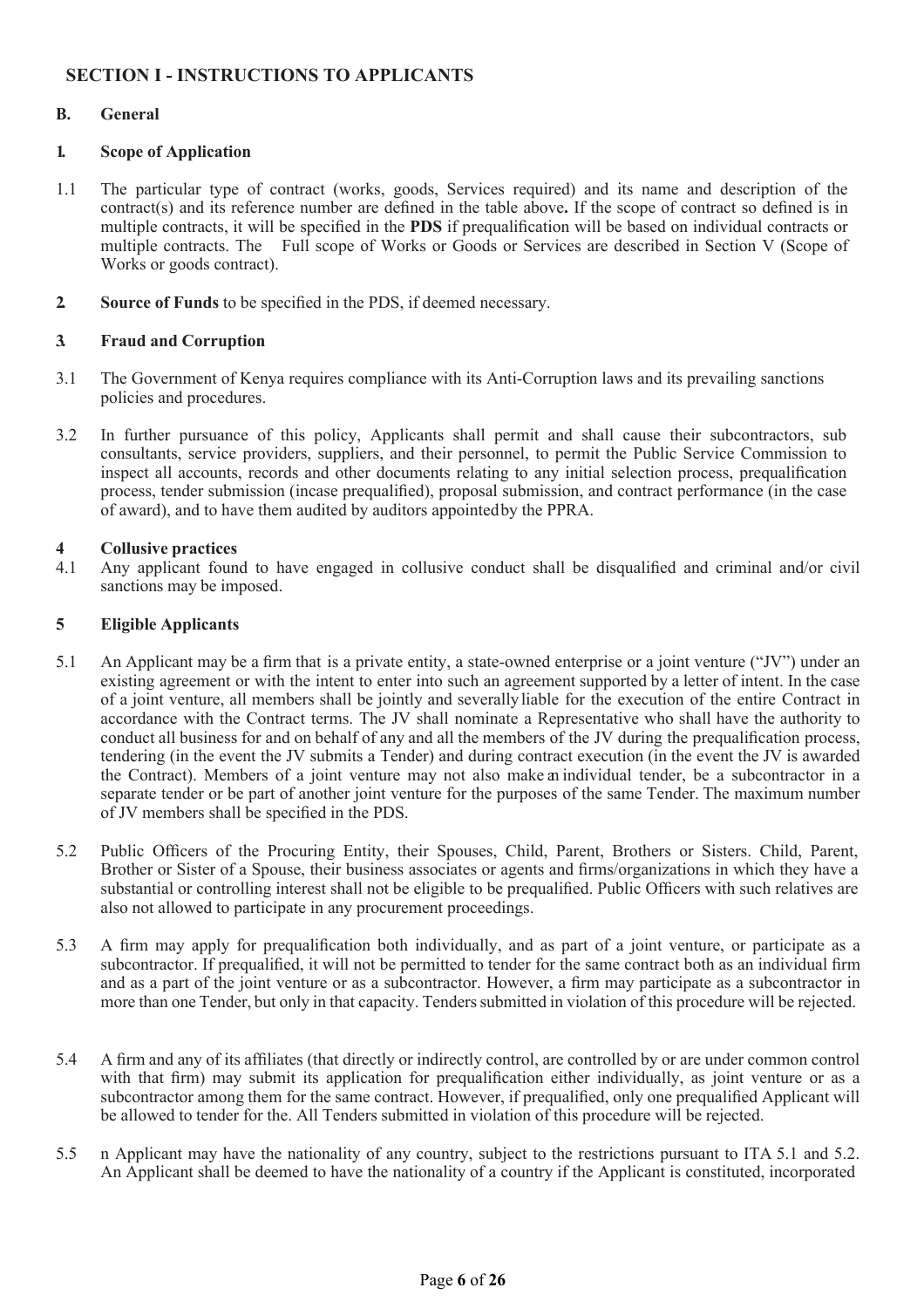or registered in and operates in conformity with the provisions of the laws of that country, as evidenced by its articles of incorporation (or equivalent documents of constitution or association) and its registration documents, as the case may be. Sub-contractors or suppliers for any part of the Contract including related Non-Consulting Services.

- 5.6 Applicants shall not have a conflict of interest. Applicants shall be considered to have a conflict of interest, if they, or any of their affiliates, participated as a consultant in the preparation of the design or technical specifications or have been hired or proposed to be hired by the Procuring Entity as Engineer for contract implementation of the contract(s) that are the subject of this prequalification. In addition, Applicants may be considered to have a conflict of interest if they have a close business or family relationship with a professional staff of the Procuring Entity who:
	- a are directly or indirectly involved in the preparation of the prequalification Document or Invitation to Tender (ITT), Document or specifications of the Contract, and/or the Tender evaluation process of such Contract; or
	- b Would be involved in the implementation or supervision of such Contract, unless the conflict stemming from such relationship has been resolved in a manner acceptable to the Procuring Entity throughout the prequalification, ITT process and execution of the Contract.
- 5.7 An Applicant that has been debarred shall be ineligible to be initially selected for, prequalified for, tender for, propose for, or be awarded a contract during such period of time as the PPRA shall have determined. The list of debarred firms and individuals is available at www.ppra.go.ke
- 5.8 Applicants that are state-owned enterprise or institutions in Kenya may be eligible to prequalify, compete and be awarded a Contract(s) only if they can establish, in a manner acceptable to the Procuring Entity, that they
	- (i) are legally and financially autonomous<br>(ii) operate under commercial law, and
	- operate under commercial law, and
	- (iii) are not under supervision of any public entity.
- 5.9 An Applicant shall not be under sanction of debarment from Tendering by the PPRA as the result of the execution of a Tender/Proposal–Securing Declaration.
- 5.10 An Applicant that is a Kenyan firm or citizen shall provide evidence of having fulfilled his/her tax obligations by producing a current tax clearance certificate or tax exemption certificate issued by the Kenya Revenue Authority.
- 5.11 An Applicant shall provide any other such documentary evidence of eligibility satisfactory to the Procuring Entity, as the Procuring Entity shall reasonably request.

#### **6 Eligibility**

- 6.1 Firms and individuals may be ineligible if they are nationals of ineligible countries as indicated herein. The countries, persons or entities are in eligible if:
	- a. As a matter of law or official regulations, Kenya prohibits commercial relations with that country, or
	- b. By an act of compliance with a decision of the United Nations Security Council taken under Chapter VII of the Charter of the United Nations, Kenya prohibits any import of goods or contracting of works or Non- Consulting Services from that country, or any payments to any country, person, or entity in that country.
- 6.2 When the Works,supply of Goods or provision of non-consulting services are implemented a cross jurisdictional boundary (and more than one country is a Procuring Entity, and is involved in the procurement), then exclusion of a firm or individual on the basis 5.1 (a) above by any country may be applied to that procurement across other countries involved, if the Procuring Entities involved in the procurement so agree.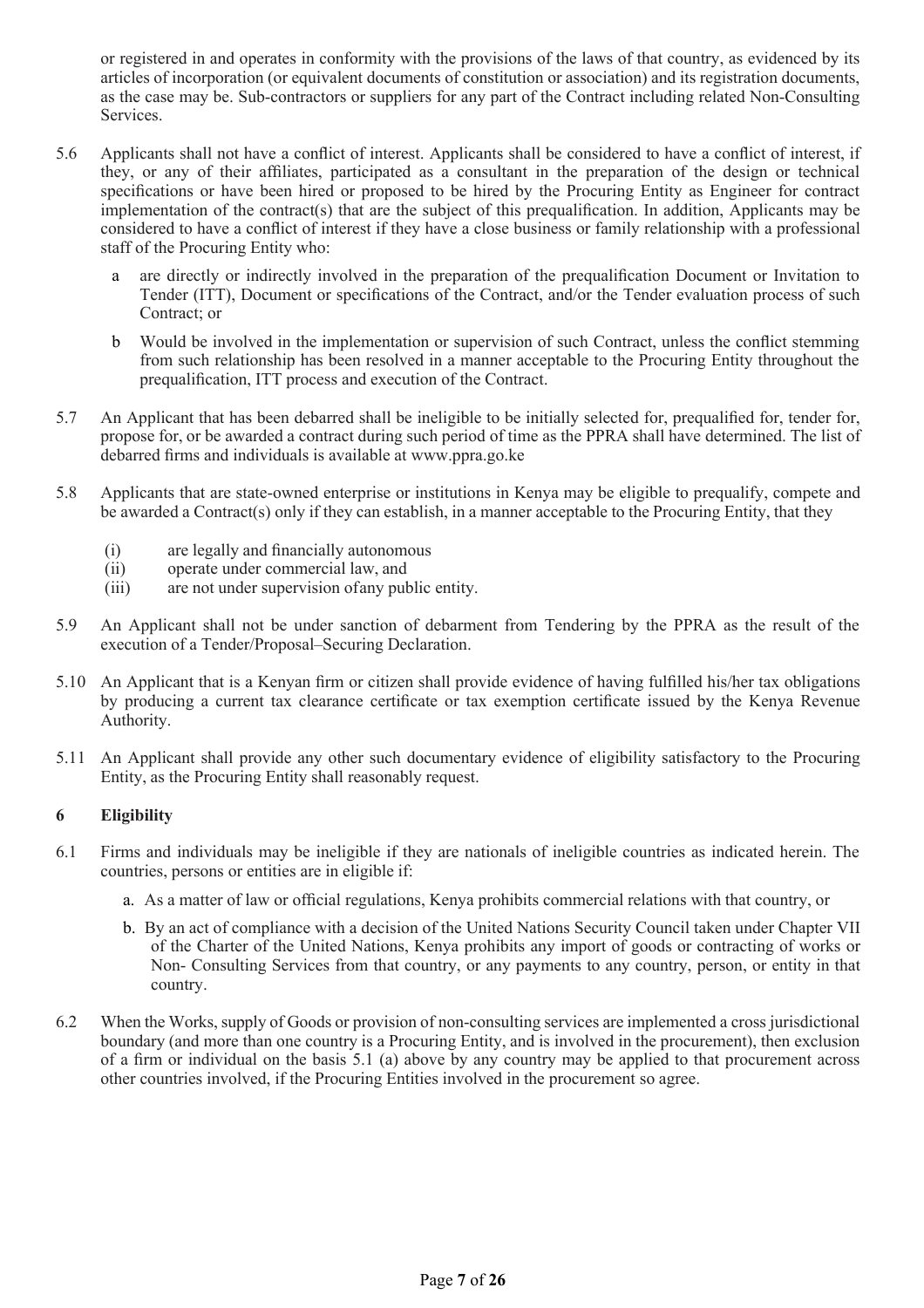#### **B. Preparation of Applications**

The Applicant is expected to examine all instructions, forms, and terms in the Prequalification Document and to furnish with its Application all information or documentation asisrequired by the Prequalification Document.

#### **7 Cost of Applications**

7.1 The Applicant shall bear all costs associated with the preparation and submission of its Application. The Procuring Entity will in no case be responsible or liable for those costs, regardless of the conduct or outcome of the prequalification process.

#### **8 Language of Application**

8.1 The Application as well as all correspondence and documents relating to the prequalification exchanged by the Applicant and the Procuring Entity, shall be written in English Language. Supporting documents and printed literature that are part of the Application may be in another language, provided they are accompanied by an accurate translation of the relevant passages in the English language, in which case, for purposes of interpretation of the Application, the translation shall govern.

#### **9 Documents Comprising the Application**

#### **10 Documents Establishing the Eligibility of the Applicant**

10.1 To establish its eligibility in accordance with Public service commission, the Applicant shall complete the eligibility declarations in the Application Submission Letter and Forms ELI (eligibility) 1.1 and 1.2, included in Section IV (ApplicationForms).

#### **11 Documents Establishing the Qualifications of the Applicant**

- 11.1 To establish its qualifications to perform the contract(s) in accordance with Section III, Qualification Criteria and Requirements, the Applicant shall provide the information requested in the corresponding Information Sheets included in Section IV (Application Forms).
- 11.2 Wherever an Application Form requires an Applicant to state a monetary amount, Applicants should indicate the Kenya Shilling equivalent using the rate of exchange determined as follows:
	- a For construction turnover or financial data required for each Year-Exchange rate prevailing on the last day of the respective calendar year (in which the amounts for that year is to be converted).
	- b Value of single Contract-Exchange rate prevailing on the date of the contract.
- 11.3 Exchange rates shall be taken from the publicly available source identified in the PDS. Any error in determining the exchange rates in the Application may be corrected by the Procuring Entity.
- 11.4 Applicants shall be asked to provide, as part of the data for qualification, such information, including details of ownership, as shall be required to determine whether, according to the classification established by the Procuring Entity, a particular contractor or group of contractors' qualifies for a margin of preference. Further the information will enable the Procuring Entity identify any actual or potential conflict of interest in relation to the procurement and/or contract management processes, or a possibility of collusion between Applicants, and thereby help to prevent any corrupt influence in relation to the procurement processor contract management.
- 11.5 The purpose of the information described in ITT 6.2 above overrides any claims to confidentiality which an Applicant may have. There can be no circumstances in which it would be justified for an Applicant to keep information relating to its ownership and control confidential where it is tendering to undertake public sector work and receive public sector funds. Thus, confidentiality will not be accepted by the Procuring Entity as a justification for an Applicant's failure to disclose, or failure to provide required in formation on its ownership and control.
- 11.6 The Applicant shall provide further documentary proof, information or authorizations that the Procuring Entity may request.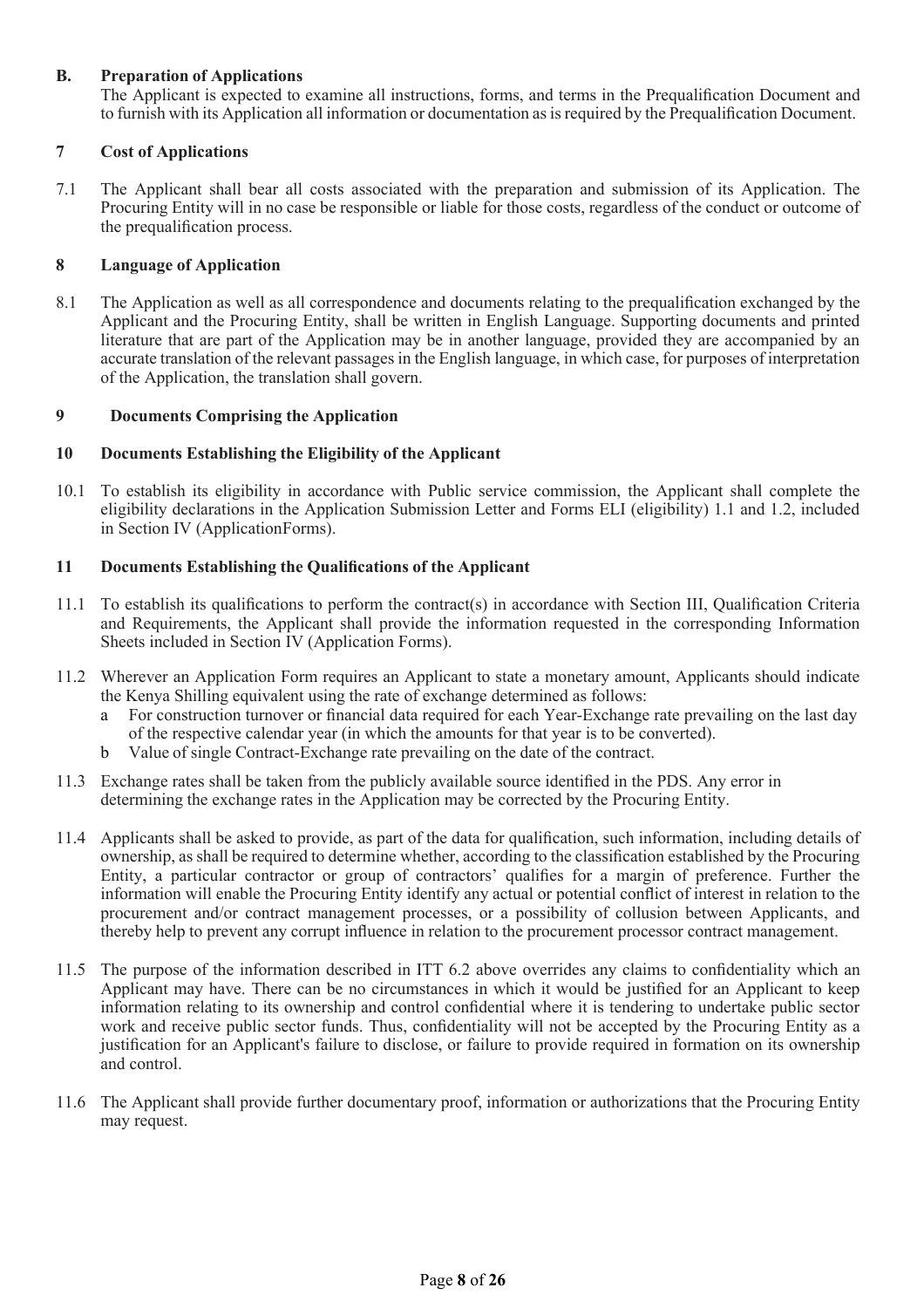- 11.7 All information provided by the Applicant pursuant to these requirements must be complete, current and accurate as at the date of provision to the Procuring Entity. In submitting the information required pursuant to these requirements, the Applicant shall warrant that the information submitted is complete, current and accurate as at the date of submission to the Procuring Entity.
- 11.8 If an Applicant fails to submit the information required by these requirements, its application will be rejected. Similarly, if the Procuring Entity is unable, after taking reasonable steps, to verify to a reasonable degree the information submitted by an Applicant pursuant to these requirements, then the application will be rejected.
- 11.9 If information submitted by an Applicant pursuant to these requirements, or obtained by the Procuring Entity (whether through its own enquiries, through notification by the public or otherwise), shows any conflict of interest which could materially and improperly benefit the Applicant in relation to the procurement or contract management process, then:
	- a. If the procurement process is still ongoing, the Applicant will be disqualified from the procurement process,
	- b. If the contract has been awarded to that Applicant, the contract award will be set aside,
- 11.10 The Applicant will be referred to the relevant law enforcement authorities for investigation of whether the Applicant or any other persons have committed any criminal offence.
- 11.11 If an Applicant submits information pursuant to these requirements that is incomplete, in accurate or out-ofdate, or attempts to obstruct the verification process, then the consequences ITT 6.7 will ensue unless the Applicant can show to the reasonable satisfaction of the Procuring Entity that any such act was not material, or was due to genuine error which was not attributable to the intentional act, negligence or recklessness of the Applicant.

#### **12 Signing of the Application and Number of Copies**

- 12.1 The Applicant shall prepare one original of the documents comprising the Application as described in ITA 11 andclearly mark it "ORIGINAL". The original of the Application shall be typed or written in indelible ink and shall be signed by a person duly authorized to sign on behalf of the Applicant. In case the Applicant is a JV, the Application shall be signed by an authorized representative of the JV on behalf of the JV and so as to be legally binding on all the members as evidenced by a power of attorney signed by their legally authorized signatories.
- 12.2 The Applicant shall submit copies of the signed original Application, in the number specified in the PDS, and clearly mark them "COPY". In the event of any discrepancy between the original and the copies, the original shall prevail.

#### **C. Submission of Applications**

#### **13 Sealing and Marking of Applications**

- 13.1 The Applicant shall enclose the original and the copies of the Application in a sealed envelope that shall:
	- a Bear the name and address of the Applicant;
	- b Be addressed to the Procuring Entity, in accordance with ITA 17.1; and
	- c Bear the specific identification of this prequalification process indicated in the PDS 1.1.
- 13.2 The Procuring Entity will accept no responsibility for not processing any envelope that was not identified as required in ITA 16.1 above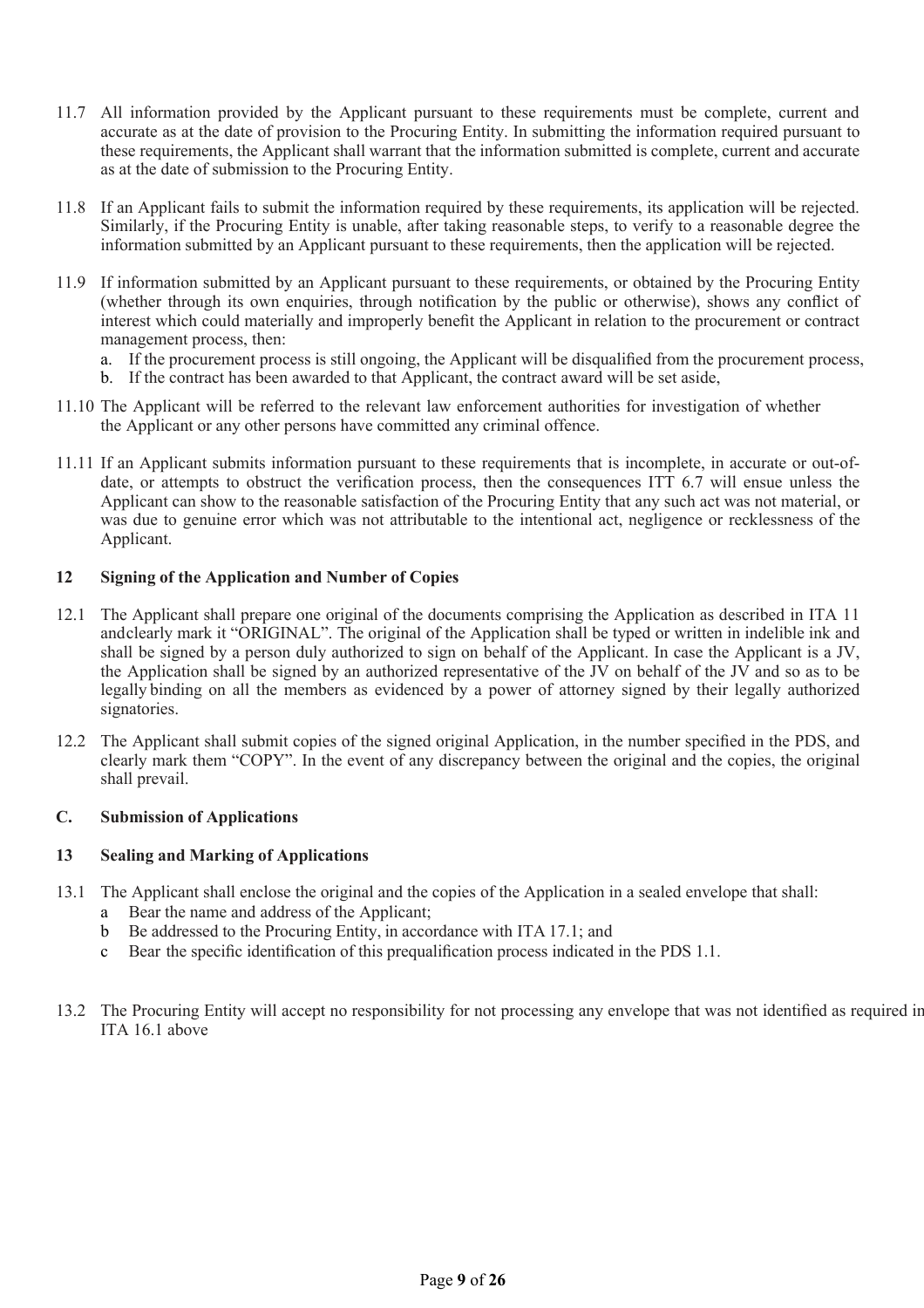#### **14 Deadline for Submission of Applications**

- **14.1** Applicants may either submit their Applications by mail or by hand. Applications shall be received by the Procuring Entity at the address and no later than the deadline indicated in the PDS. When so specified in the PDS, Applicants have the option of submitting their Applications electronically, in accordance with electronic Application submission procedures specified in the **PDS.**
- 14.2 The Procuring Entity may, at its discretion, extend the deadline for the submission of Applications by amending the Prequalification Document in accordance with ITA 8, in which case all rights and obligations of the Procuring Entity and the Applicants subject to the previous deadline shall thereafter be subject to the deadline as extended.

#### **15 Late Applications**

15.1 The Procuring Entity reserves the right to accept applications received after the deadline for submission of applications, unless otherwise specified in the **PDS.** If late applications will be accepted, they must be received not later than the date specified in the **TDS** after the deadline for submission of applications.

#### **20. Opening of Applications**

- 20.1 The Procuring Entity shall open all Applications at the date, time and place specified in the **PDS.** Late Applications shall be treated in accordance with ITA 19.1.
- 20.2 Applications submitted electronically (if permitted pursuant to ITA 17.1) shall be opened in accordance with the procedures specified in the **PDS**.
- 20.2 The Procuring Entity shall prepare a record of the opening of Applications to include, as a minimum, the name of the Applicants. A copy of the record shall be distributed to all Applicants.

#### **D. Procedures for Evaluation of Applications**

#### **21 Confidentiality**

- 21.1 Information relating to the Applications, their evaluation and results of the prequalification shall not be disclosed to Applicants or any other persons not officially concerned with the prequalification process until the notification of prequalification results is made to all Applicants in accordance with ITA 28.
- 21.2 From the deadline for submission of Applications to the time of notification of the results of the prequalification in accordance with ITA 28, any Applicant that wishes to contact the Procuring Entity on any matter related to the prequalification process may do so only in writing.

#### **22 Clarification of Applications**

- 22.1 To assist in the evaluation of Applications, the Procuring Entity may, at its discretion, ask an Applicant for a clarification (including missing documents) of its Application, to be submitted within a stated reasonable period of time. Any request for clarification from the Procuring Entity and all clarifications from the Applicant shall be in writing.
	- 22.1 If an Applicant does not provide clarifications and/or documents requested by the date and time set in the Procuring Entity's request for clarification, its Application shall be evaluated based on the information and documents available at the time of evaluation of the Application.

#### **23 Responsiveness of Applications**

23.1 The Procuring Entity may reject any Application which is not responsive to the requirements of the Prequalification Document. In case the information furnished by the Applicant is incomplete or otherwise requires clarification as per ITA21.1, and the Applicant fails to provide satisfactory clarification and/or missing information, it may result in disqualification of the Applicant.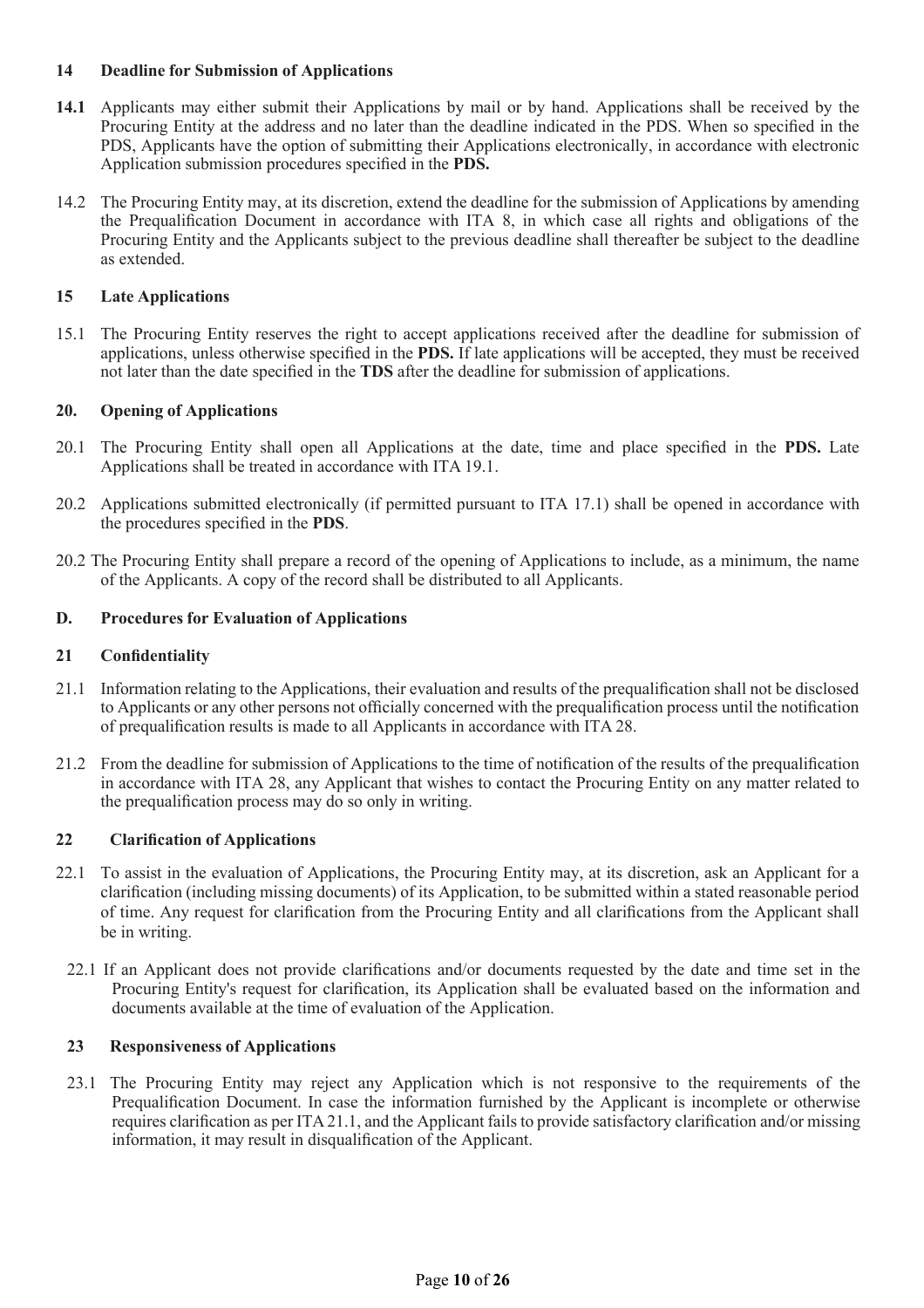#### **24 Margin of Preference**

24.1 Unless otherwise specified in the PDS, a margin of preference shall not apply in the Tendering process resulting from this prequalification.

#### **24 Nominated Subcontractors**

- 24.1 Unless otherwise stated in the PDS, the Procuring Entity does not intend to execute any specific elements of the works by sub-contractors selected in advance by the Procuring Entity (so-called "Nominated Subcontractors").
- 24.2 The Applicant shall not propose to subcontract the whole of the Works or Goods. The maximum limit of subcontracting permitted under the contract may be specified by the Procuring Entity in the Tendering Document. The Procuring Entity, in ITA 25.2, may permit the Applicant to propose subcontractors for certain specialized parts of the contract as indicated there in as ("Specialized Subcontractors"). Applicants planning to use such Specialized Subcontractors shall specify, in the Application Submission Letter, the activity(ies) or parts of the Works proposed to be subcontracted along with details of the proposed subcontractors including their qualification and experience.

#### **E. Evaluation of Applications and Prequalification of Applicants**

#### **25 Evaluation of Applications**

- 25.1 The Procuring Entity shall use the factors, methods, criteria, and requirements defined in Section III, Qualification Criteria and Requirements, to evaluate the qualifications of the Applicants, and no other methods, criteria, or requirements shall be used. The Procuring Entity reserves the right to waive min or deviations from the qualification criteria if they do not materially affect the technical capability and financial resources of an Applicant to perform the Contract.
- 25.2 Subcontractors proposed by the Applicant shall be fully qualified and meet the minimum specific experience criteria as specified for their parts of the proposed contract for Works or Goods or non-consulting services. The subcontractor's qualifications shall not be used by the Applicant to qualify for the Works or Goods or nonconsulting services unless their parts of the Works or Goods or non-consulting services were previously designated by the Procuring Entity in the PDS as can be met by Specialized Subcontractors, in which case:
	- i) The Specialized Subcontractors shall meet the minimum qualification requirements specified in Section III, and
	- ii) the qualifications with respect to specific experience of the Specialized Subcontractor proposed by the ApplicantmaybeaddedtothequalificationsoftheApplicantforthepurposeoftheevaluation. Unless the Applicant has been determined prequalified on its own without taking into account the qualification and experience of the proposed specialized sub-contractor, the tender submitted by the Applicant shall include the same specialized sub-contractor failing which, such tender may be rejected unless a change in the specialized sub-contractor was requested by the Applicant and approved by the Procuring Entity subsequent to prequalification but before the tender submission deadline in accordance with ITA 30.
- 25.3 In case of multiple contracts, Applicants should indicate in their Applications the individual contract or combination of contracts in which they are interested. The Procuring Entity shall prequalify each Applicant for each lot and for a combination of contracts for which the Applicant has thereby indicated its interest and for which the Applicant meets the appropriate aggregate requirements the Eligibility and Qualification Criteria.
- 25.4 Further, in the case of multiple contracts, the Procuring Entity will prepare the Eligibility and Qualification Criteria Form for items 3.1, 3.2, 4.2(a) and 4.2(b) for each Lot, to be completed by applicants.
- 25.5 Only the qualifications of the Applicant shall be considered. The qualifications of other firms, including the Applicant's subsidiaries, parent entities, affiliates, subcontractors (other than Specialized Subcontractors in accordance with ITA 25.2 above) or any other firm(s) different from the Applicant shall not be considered.

#### **26 Procuring Entity's Right to Accept or Reject Applications**

26.1 The Procuring Entity reserves the right to accept or reject any Application, and to annul the prequalification process and reject all Applications at any time, without thereby incurring any liability to the Applicants.

#### **27 Prequalification of Applicants**

27.1 All Applicants whose Applications substantially meet or exceed the specified qualification requirements will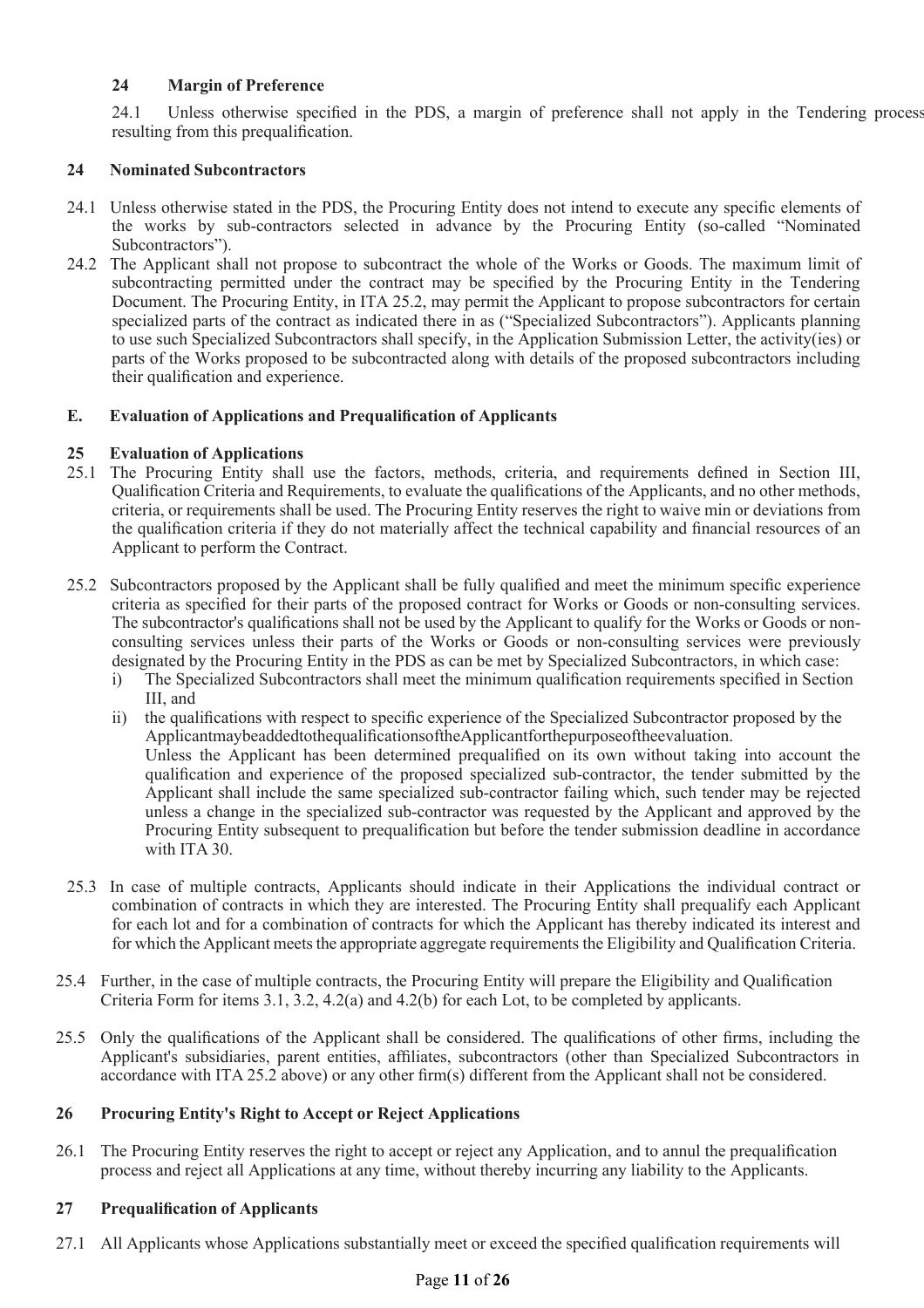be prequalified by the Procuring Entity. The Procuring Entity shall notify all Applicants in writing of the names of those Applicants who have been prequalified or conditionally prequalified. In addition, those Applicants who have been disqualified will be informed separately.

28.32 Applicants that have not been prequalified may write to the Procuring Entity to request, in writing, the grounds on which they were disqualified.

#### **28 Invitation to Tender**

- 29.1 Promptly after the notification of the results of the prequalification, the Procuring Entity shall invite Tenders from all the Applicants that have been prequalified or conditionally prequalified.
- 28.2 Applicants may be required to provide a Tender Security or a Tender-Securing Declaration acceptable to the Procuring Entity in the form and an amount to be specified in the tendering document.
- 28.3 The successful Applicant shall be required to provide a Performance Security as specified in the tendering document.

#### **29 Changes in Qualifications of Applicants**

29.1 Any change in the structure or formation of an Applicant after being prequalified in accordance with ITA 27 and invited to tender (including, in the case of a JV, any change in the structure or formation of any member and also including any change in any specialized subcontractor whose qualifications were considered to prequalify the Applicant) shall be subject to the written approval of the Procuring Entity prior to the deadline for submission of Tenders. Such approval shall be denied if (i) a prequalified applicant proposes to associate with a disqualified applicant or in case of a disqualified joint venture, any of its members; (ii) as a consequence of the change, the Applicant no longer substantially meets the qualification criteria set forth in Section III (Qualification Criteria and Requirements); or (iii) in the opinion of the Procuring Entity, the change may result in a substantial reductionin competition. Any such change should be submitted to the Procuring Entity not later than fourteen (14) days after the date of the Invitation to Tender.

#### **30 Procurement Related Complaints and Administrative Review**

- 31.1 The procedures for making a Procurement-related Complaint are as specified in the PDS**.**
- 31.2 A request for administrative review shall be made in the form provided.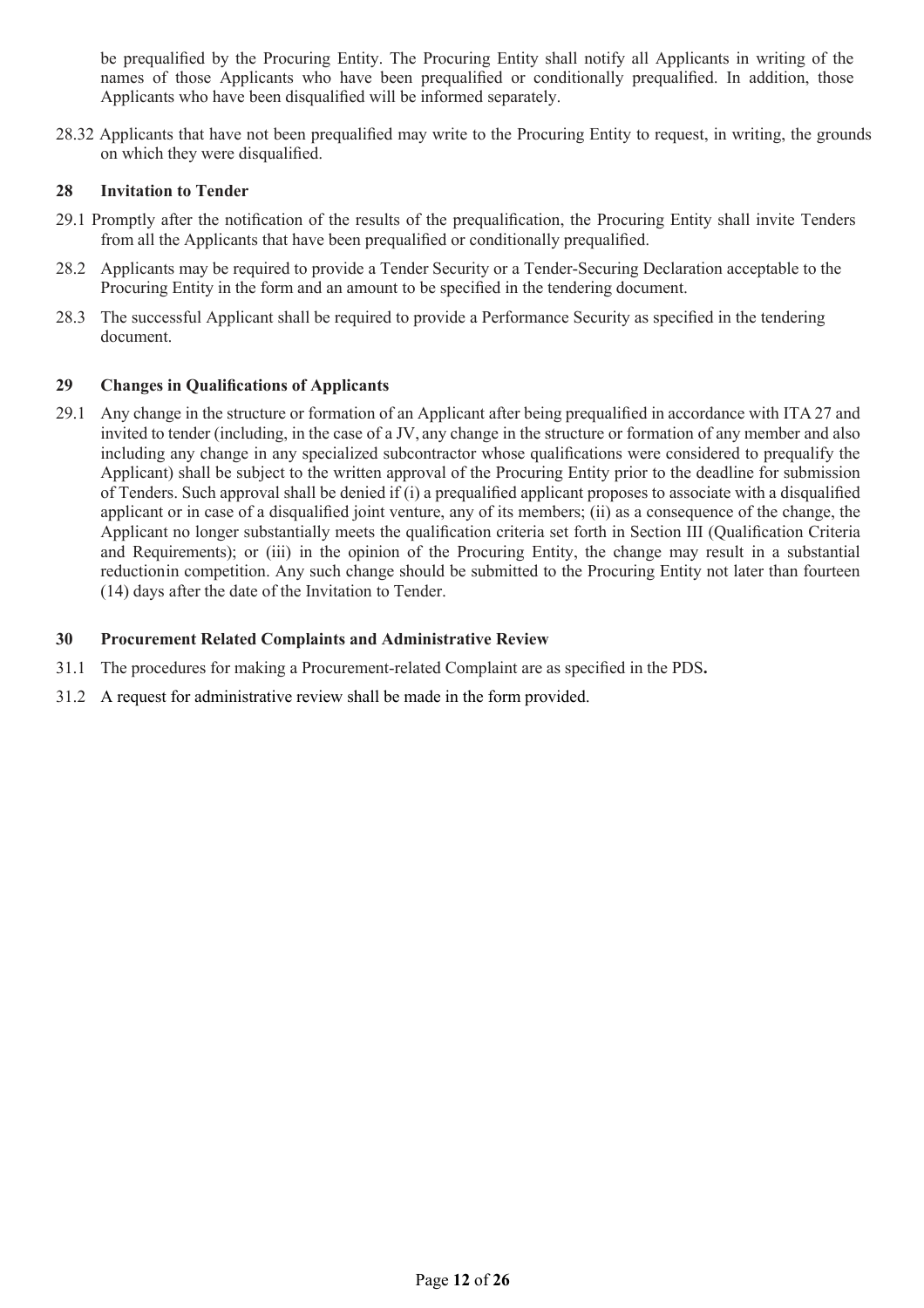# **Reference to ITC Clause PARTICULARS OF APPENDIX TO INSTRUCTIONS TO TENDERS A. General** ITA 1.1 The Procuring Entity is: Public Service Commission, P.O. Box 30095-00100 Nairobi The identification of the Invitation for Prequalification is: Registration of Suppliers and Service Providers for supply of goods and provision of services and works The particular type of contract is :*Goods, Works and Services specified in the Invitation to apply for Registration* The application is for Registration of Suppliers for supply of goods and ServiceProviders and provision of services. Prequalification will be based on *individual contracts* ITA 2 The Source of fundsshall be : Government of Kenya ITA 5.2 Maximum number of membersin the JV shall be: Not applicable **B. Contents of the Prequalification Document** ITA 8.1 For clarification purposes, the Procuring Entity's address is: The Secretary/CEO Public Service Commission P.O BOX 30095-00100 Nairobi. Physical Address: Commission House , Harambee Avenue Nairobi Telephone: *+254-202227471* Web page: www.publicservice.go.ke ITA 8.2 A pre-application meeting will be held on: **Notapplicable** at A pre-arranged Site visit will be held on : **Not applicable** At ITA 8.3 Questions and requests for clarification made in writing or by email shall reach theProcuring Entity not later than **31st August 2021** ITA 8.5 Minutes of the pre-arranged site visit and those of the pre-proposal meeting at the web page **Not Applicable** (*Web page of the Procuring Entity).* ITT 9.2 Addendum issued shall be published at the website **www.publicservice.go.ke** ITA 8.2 Pre-Application Meeting will be held: [*Yes/No] No [If Yes, please add the address, date and time of the meeting]*

# **SECTION II - PREQUALIFICATION DATA SHEET (PDS)**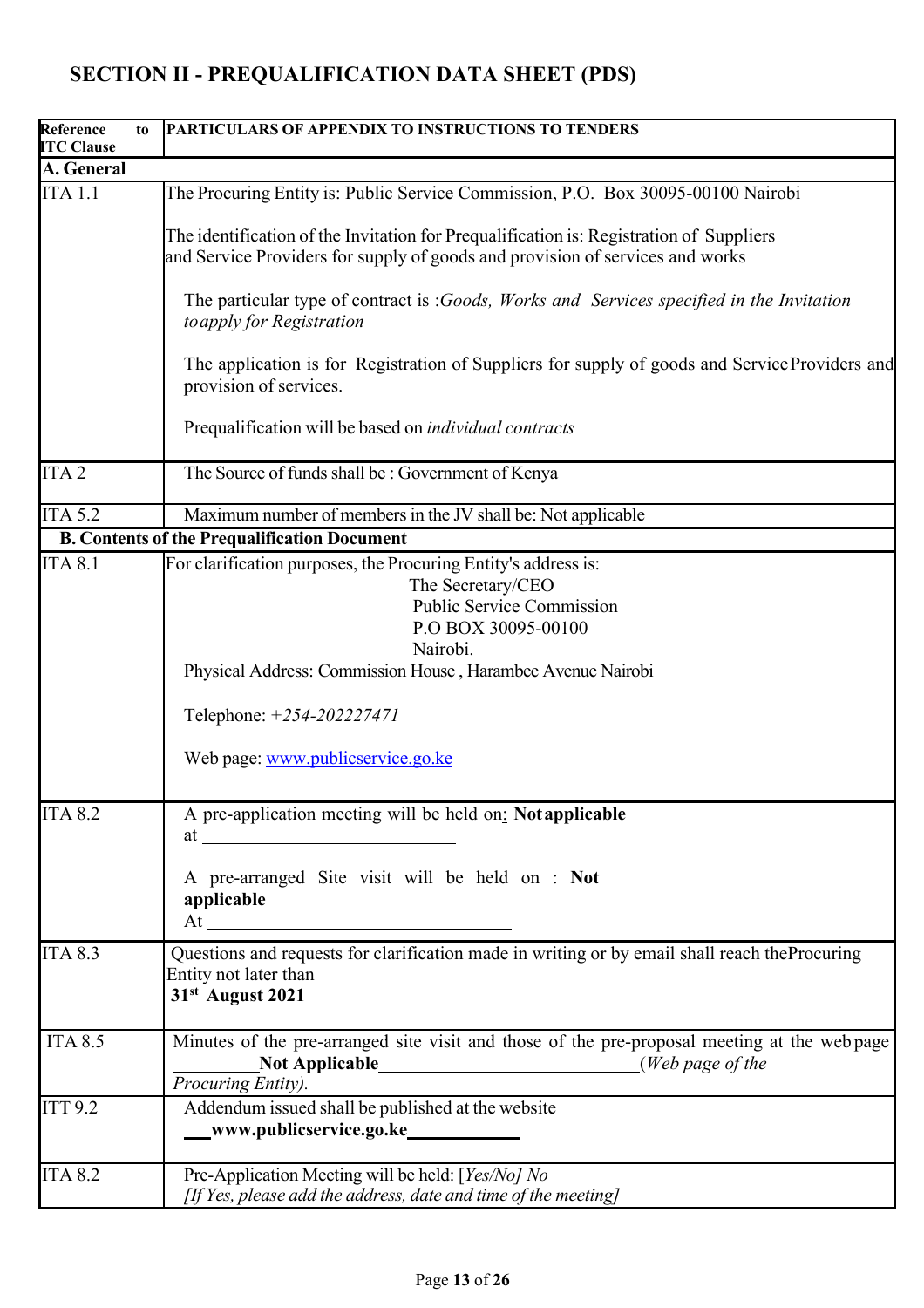| <b>Reference to</b><br><b>ITC Clause</b> | <b>PARTICULARS OF APPENDIX TO INSTRUCTIONS TO TENDERS</b>                                                                                                                                                                                                                                                                                                                                                  |
|------------------------------------------|------------------------------------------------------------------------------------------------------------------------------------------------------------------------------------------------------------------------------------------------------------------------------------------------------------------------------------------------------------------------------------------------------------|
| A. General                               |                                                                                                                                                                                                                                                                                                                                                                                                            |
|                                          | <b>C. Preparation of Applications</b>                                                                                                                                                                                                                                                                                                                                                                      |
| ITA 12.1 (d)                             | The Applicant shall submit with its Application, the following additional documents:                                                                                                                                                                                                                                                                                                                       |
|                                          | Asper the eligibility criteria                                                                                                                                                                                                                                                                                                                                                                             |
| ITA 15.2(b)                              | The source for determining exchange rates is The Central Bank of Kenya                                                                                                                                                                                                                                                                                                                                     |
| <b>ITA 16.2</b>                          | In addition to the original, the number of copies to be submitted with the Application is:<br><b>One</b>                                                                                                                                                                                                                                                                                                   |
|                                          | <b>D. Submission of Applications</b>                                                                                                                                                                                                                                                                                                                                                                       |
| <b>ITA 17.1</b>                          | The deadline for Application submission is:<br>Date: 7 <sup>th</sup> September 2021<br><b>Time: 10.00 AM</b><br>For Application submission purposes only, the Procuring Entity's address is:<br>Attention: The Commission Secretary/CEO, Public Service Commission                                                                                                                                         |
|                                          | Address: Commission House, Harambee Avenue, Nairobi<br>Country: Kenya<br>Telephone: Telephone: +254-202227471<br>Electronic mail address:<br>Email address: secretary@publicservice.go.ke<br>Applicants <i>[insert "shall" or "shall not"]</i> have the option of submitting their<br>Applications electronically. SHALL NOT<br>[The following provision should be included and the required corresponding |
|                                          | information inserted only if Applicants have the option of submitting their<br>Applications electronically. Otherwise omit.]<br>The electronic Application submission procedures shall be: [insert a description of<br>the electronic Application submission procedures.]                                                                                                                                  |
| <b>ITA 18.1</b>                          | Late Applications will be returned unopened to the Applicants.                                                                                                                                                                                                                                                                                                                                             |
| <b>ITA 19.1</b>                          | The Procuring Entity will not accept late applications.                                                                                                                                                                                                                                                                                                                                                    |
| <b>ITA 20.1</b>                          | The opening of the Applications shall be at $7^{\prime\prime}$ September 2021, 10.00 AM, at the PSC<br><b>Annex Boardroom.</b>                                                                                                                                                                                                                                                                             |
| <b>ITA 20.2</b>                          | [The following provision should be included and the required corresponding]<br>information inserted only if Applicants have the option of submitting their<br>Applications electronically. Otherwise omit.]                                                                                                                                                                                                |
|                                          | The electronic Application opening procedures shall be: NOT APPLICABLE<br>[Insert a description of the electronic Application opening procedures.]                                                                                                                                                                                                                                                         |
|                                          | <b>E. Procedures for Evaluation of Applications</b>                                                                                                                                                                                                                                                                                                                                                        |
| <b>ITA 24.1</b>                          | A margin of preference SHALL NOT APPLY                                                                                                                                                                                                                                                                                                                                                                     |
| <b>ITA 25.1</b>                          | At this time the Procuring Entity [insert "intends" or "does not intend"] to execute<br>certain specific parts of the Works by sub-contractors selected in advance.<br>[If the above states "intends" list the specific parts of the works and the respective sub-<br>contractors] DOES NOT INTEND                                                                                                         |
| <b>ITA 25.2</b>                          | The parts of the Works for which the Procuring Entity permits Applicants to propose<br>Specialized Subcontractors are designated as follows:                                                                                                                                                                                                                                                               |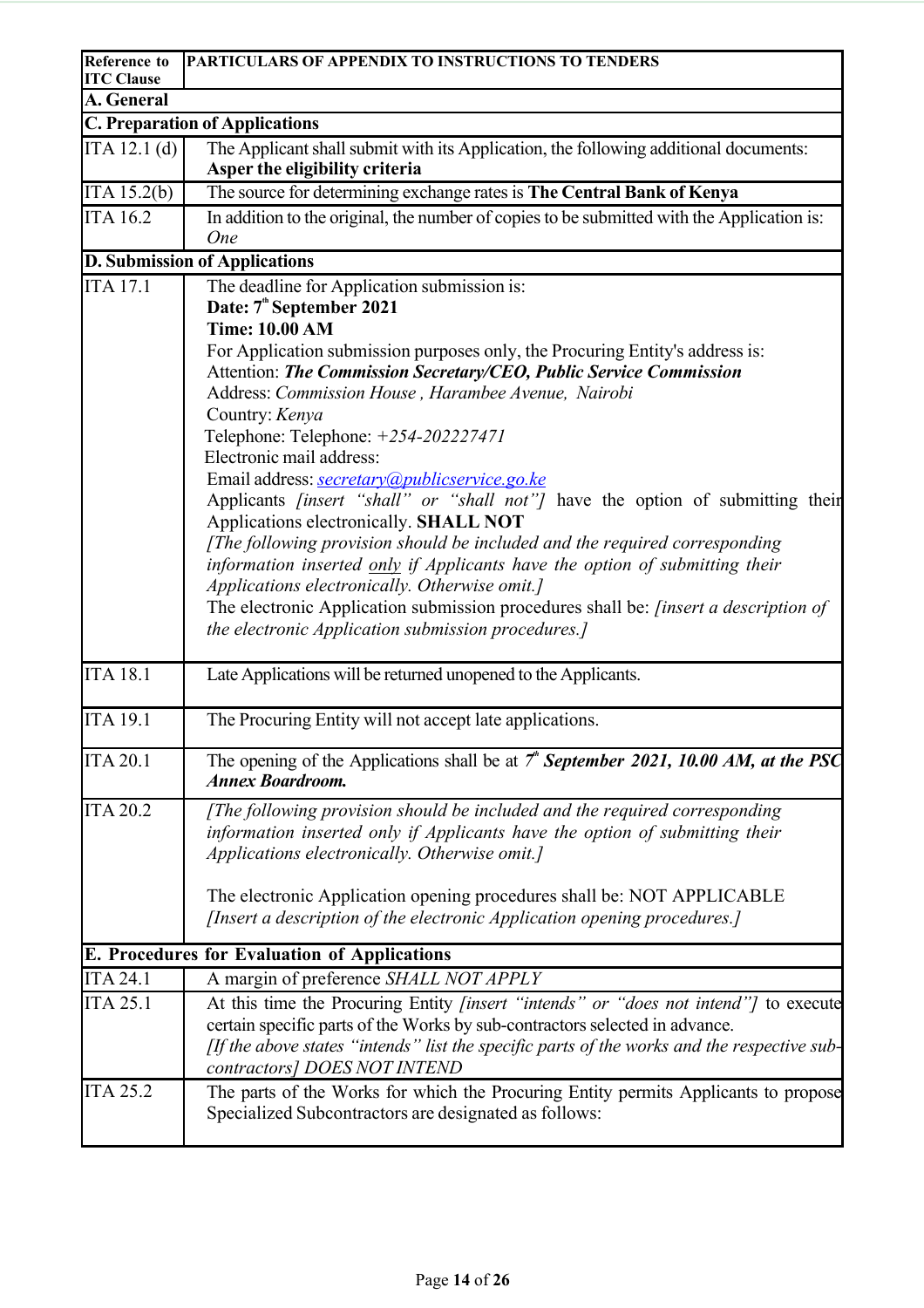| <b>Reference to</b><br><b>ITC Clause</b> | <b>PARTICULARS OF APPENDIX TO INSTRUCTIONS TO TENDERS</b>                                                                                                                                                                                                                                                                                                                                                                                                                                                                                                                                          |
|------------------------------------------|----------------------------------------------------------------------------------------------------------------------------------------------------------------------------------------------------------------------------------------------------------------------------------------------------------------------------------------------------------------------------------------------------------------------------------------------------------------------------------------------------------------------------------------------------------------------------------------------------|
| A. General                               |                                                                                                                                                                                                                                                                                                                                                                                                                                                                                                                                                                                                    |
|                                          | For the above-designated parts of the Works that may require Specialized<br>Subcontractors, the relevant qualifications of the proposed Specialized Subcontractors<br>will be added to the qualifications of the Applicant for the purpose of evaluation.                                                                                                                                                                                                                                                                                                                                          |
| <b>ITA 31.1</b>                          | An Applicant wishes to make a Procurement-related Complaint, the Applicant<br>should submit its complaint in writing (by the quickest means available, that is either<br>by hand delivery or email), to:<br>For the attention:<br>Title/position: Commission Secretary/CEO<br>Procuring Entity: Public Service Commission<br>Email address: secretary@publicservice.go.ke<br>In summary, at this stage, a Procurement-related Complaint may challenge any of<br>the following: the terms of the Prequalification Documents; and the Procuring<br>Entity's decision not to prequalify an Applicant. |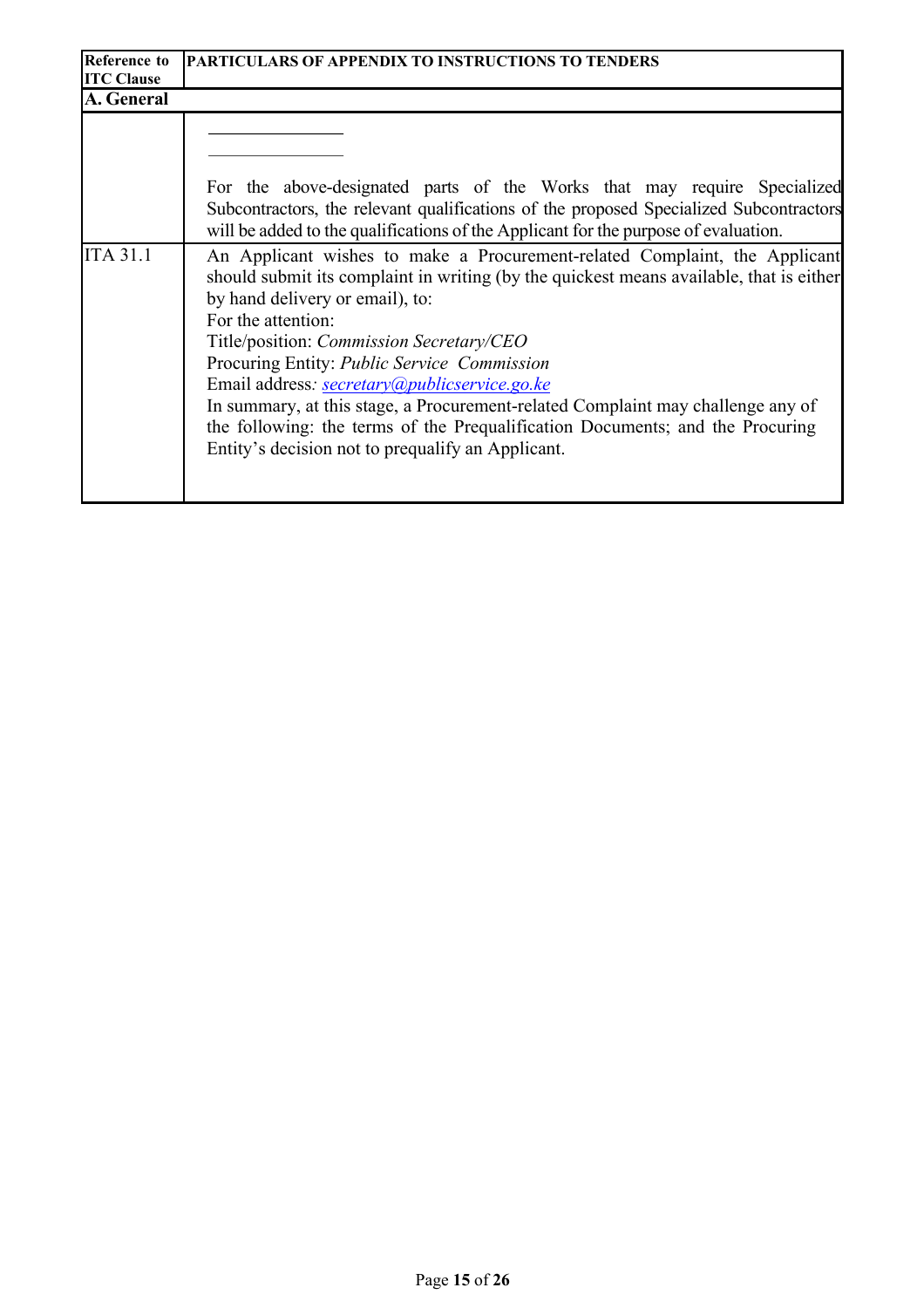## **SECTION III - QUALIFICATION CRITERIA AND REQUIREMENTS**

- 1. This section contains all the methods, criteria, and requirements that the Procuring Entity shall use to evaluate Applications, all in one Form "Eligibility and Qualification Criteria". The information to be provided in relation to each requirement and the definitions of the corresponding terms are included in the Form.
- 2. The Procuring Entity shall insert one Form for each Lot or Contract in case of multiple contracts.
- 3. This form is generic and refers to works and construction. In case of Supply of Goods or Non-Consulting Services, the form shall be amended to read Goods or Non-Consulting Services as appropriate.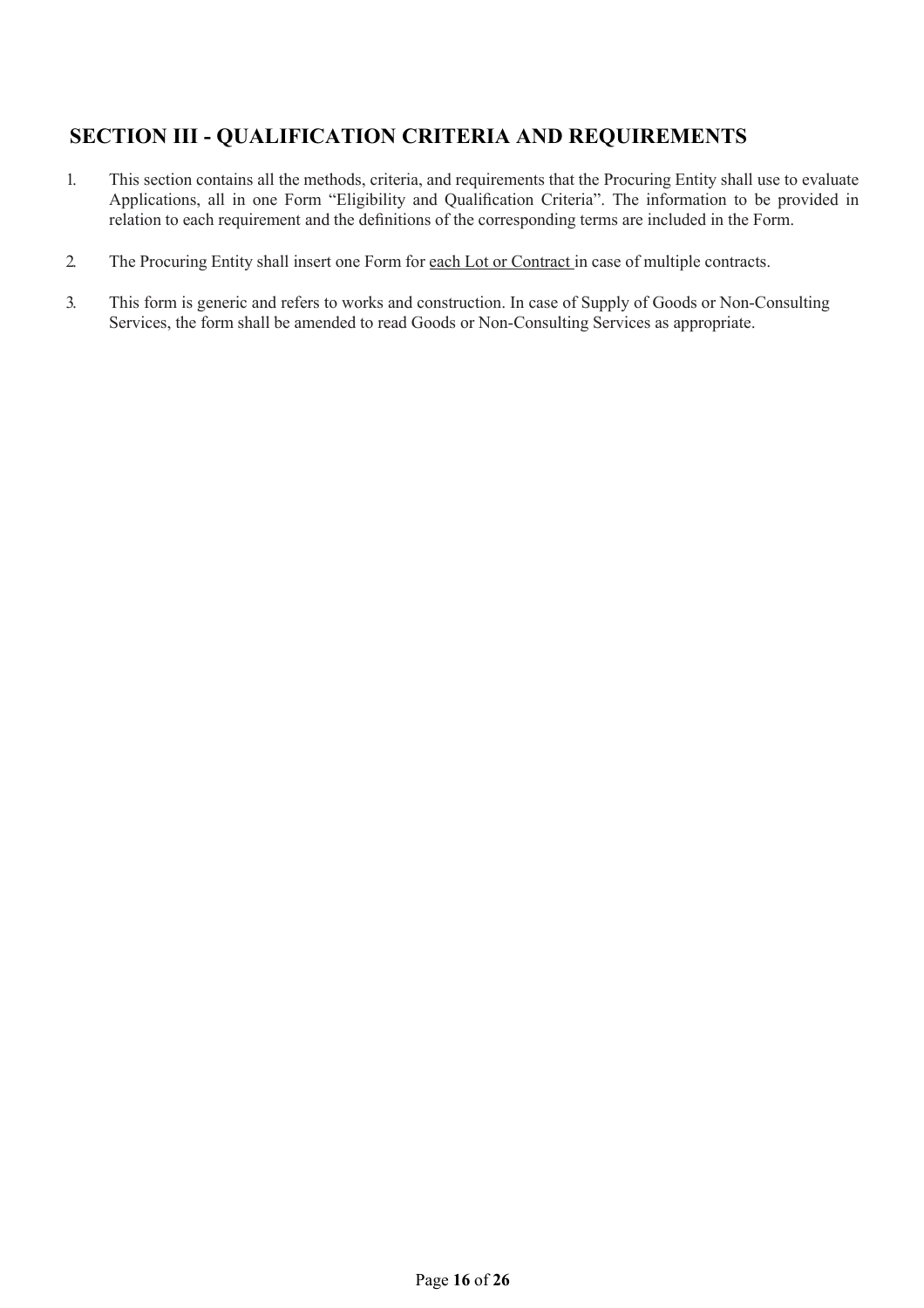|                                                                                                                                                 | <b>Mandatory Eligibility criteria</b>                                                                                                                       | compliant | Noncompliant | Remarks |  |  |
|-------------------------------------------------------------------------------------------------------------------------------------------------|-------------------------------------------------------------------------------------------------------------------------------------------------------------|-----------|--------------|---------|--|--|
|                                                                                                                                                 |                                                                                                                                                             |           |              |         |  |  |
| 1                                                                                                                                               | Attach<br>copies<br>of<br>incorporation<br>certificate or registration certificate                                                                          |           |              |         |  |  |
| $\overline{2}$                                                                                                                                  | Duly filled, signed Applicant Information<br>Form (Form ELI-1.1) in the format<br>provided                                                                  |           |              |         |  |  |
| 3                                                                                                                                               | Duly<br>filled,<br>Signed<br><b>Application</b><br>submission letter in the format provided.                                                                |           |              |         |  |  |
| 4                                                                                                                                               | Historical Contract Non-Performance,<br>and Pending Litigation and Litigation<br>History (Form CON 2) in the format<br>provided                             |           |              |         |  |  |
| 5                                                                                                                                               | Must provide a copy of valid single<br>business permit-relevant to the supplies,<br>works or services                                                       |           |              |         |  |  |
| 6                                                                                                                                               | Attach company profile                                                                                                                                      |           |              |         |  |  |
| 7                                                                                                                                               | Attach<br>Valid<br>Compliance<br>Tax<br>Certificate.                                                                                                        |           |              |         |  |  |
| 8                                                                                                                                               | Attach CR12 for Limited Companies OR<br>ID of Directors for Sole proprietors                                                                                |           |              |         |  |  |
| 9                                                                                                                                               | Audited financial statements for the<br>year 2020                                                                                                           |           |              |         |  |  |
| 10                                                                                                                                              | Practicing Certificate (for legal services)                                                                                                                 |           |              |         |  |  |
| 11                                                                                                                                              | County Certificates of health (for Hotel<br>and catering services)                                                                                          |           |              |         |  |  |
| 12                                                                                                                                              | Provide at least 3 LPOs/Contracts to<br>which the company has done similar<br>supplies in the last 3 years.                                                 |           |              |         |  |  |
| 13                                                                                                                                              | For bidders applying for Provision of<br>Travel and Air Ticketing Services must<br>also attach at least 1-year certificate<br>from IATA or letter from IATA |           |              |         |  |  |
| Note: Noncompliance with any MANDATORY requirement will automatically result in disqualification<br>Evaluation shall be on a Yes / No Criteria. |                                                                                                                                                             |           |              |         |  |  |
|                                                                                                                                                 |                                                                                                                                                             |           |              |         |  |  |

# **EVALUATION AND QUALIFICATION CRITERIA**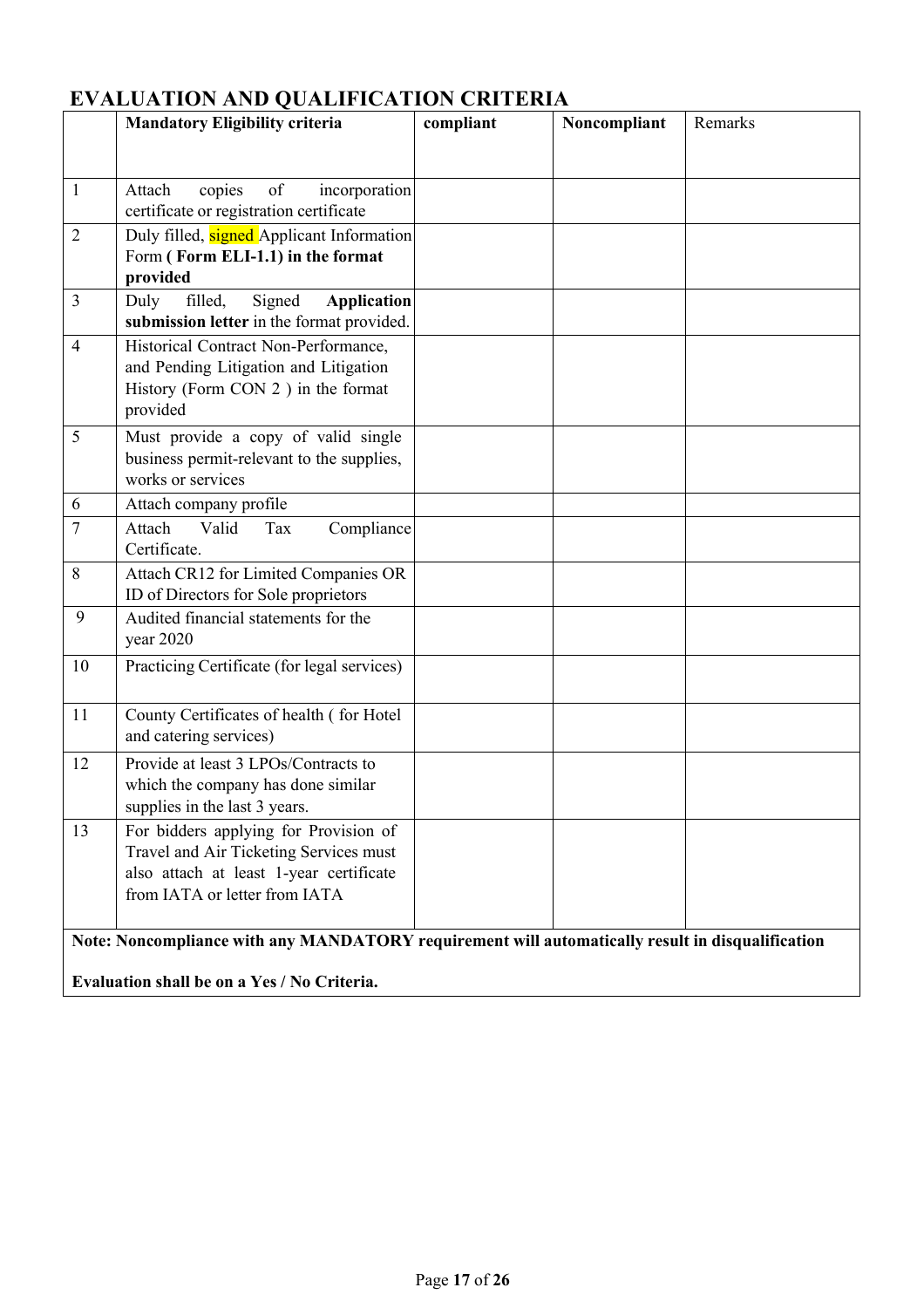# **SECTION IV- APPLICATION FORMS**

#### **1. Application Submission Letter**

Date:....................................................*[insert day, month, and year]* ITT No. and title: ....................................................*[insert ITT number and title]*

To:....................................................*[insert full name of Procuring Entity]* We, the undersigned, apply to be Prequalified for the referenced ITT and declare that:

- *a)* No reservations: We have examined and have no reservations to the Prequalification Document, including Addendum(s) No(s), issued in accordance with ITA 8: *[insert the number and issuing date of each addendum].*
- b) No conflict of interest: We have no conflict of interest in accordance with ITA 5.7;
- c) Eligibility: We (and our subcontractors) meet the eligibility requirements as stated ITA 5, we have not been suspended by the Procuring Entity based on execution of a Tender/Proposal-Securing Declaration in accordance with ITA 5.8;

Suspension and Debarment: We, along with any of our subcontractors, suppliers, consultants, manufacturers, or service providers for any part of the contract, are not subject to, and not controlled by any entity or individual that is subject to, a temporary suspension or a debarment imposed by the PPRA. Further, we are not ineligible under the Kenya laws or official regulations or pursuant to a decision of the United Nations Security Council;

State-owned enterprise or institution: [*select the appropriate option and delete the other*] [*We are not a stateowned enterprise or institution*] / [*We are a state-owned enterprise or institution but meet the requirements* of ITA5.9];

- f) Subcontractors and Specialized Subcontractors: We, in accordance with ITA 24.2 and 25.2, plan to subcontract the following key activities and/or parts of the works or supply contracts: *...............................................* [Insert any of the key activities identified in Section III-4.2 (a) or (b) or 4.3(a) or (b) which the Procuring Entity *has permitted under the Prequalification Document and which the Applicant intends to subcontract along with complete details of the Specialized Subcontractors, their qualification and experience]*
- (g) Commissions, gratuities, fees: We declare that the following commissions, gratuities, or fees have been paid or are to be paid with respect to the prequalification process, the corresponding Tendering process or execution of the Contract:
- Name of Recipient Address Reason Amount 5

*[insert full name foreach occurrence] [insert street/ number/city/country][indicate reason] [specify amount Currency, value, exchange rate and KENYA SHILLING equivalent]*

*[If no payments are made or promised, add the following statement: "No commissions or gratuities have been or are to be paid by us to agents or any third party relating to this Application]*

(h) Not bound to accept: We understand that you may cancel the prequalification process at any time and thatyouareneitherboundtoacceptanyApplicationthatyoumayreceivenortoinvite the prequalified Applicants to Tender for the contract subject of this Prequalification process, without incurring any liability to the Applicants, in accordance with ITA 26.1.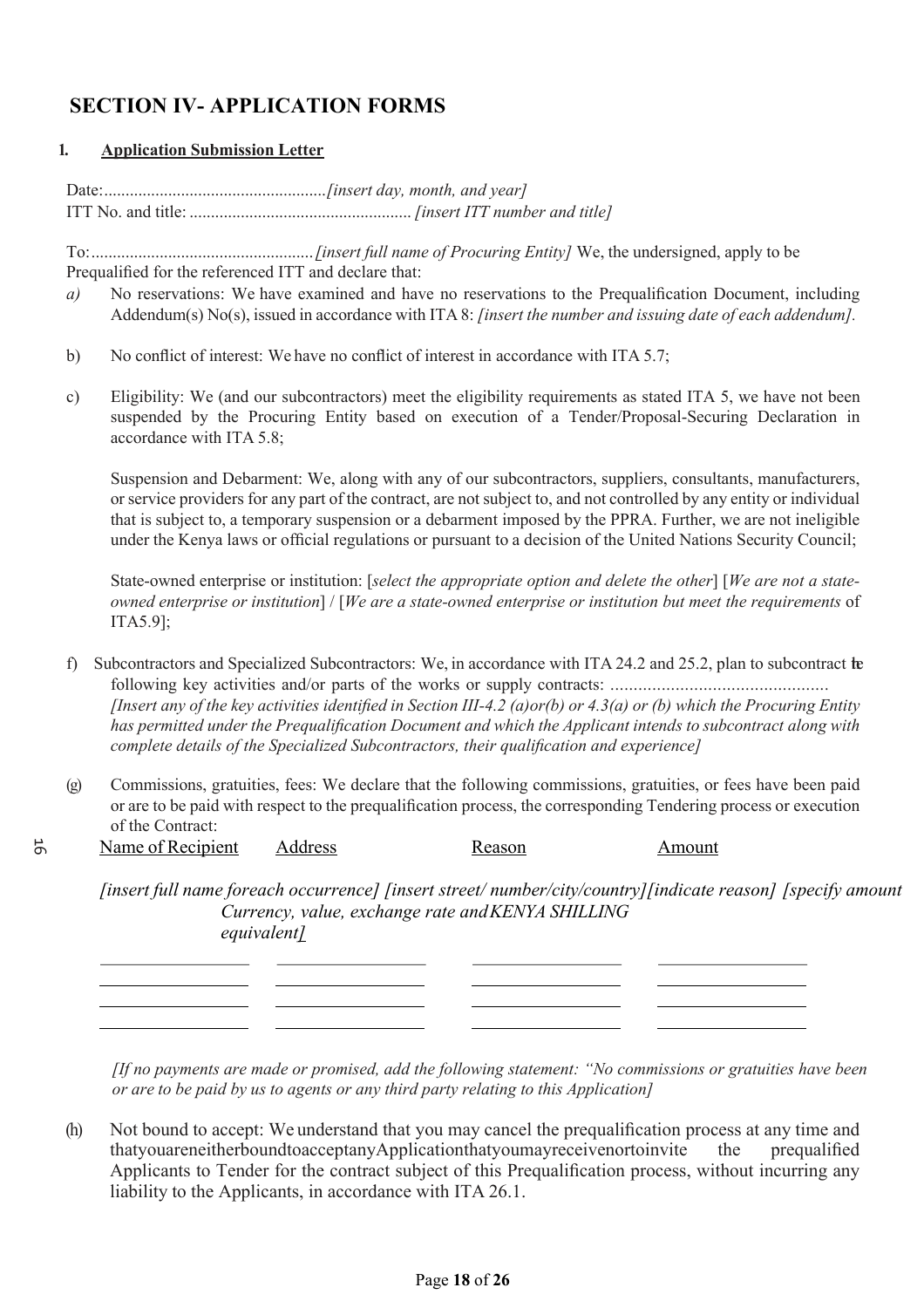(i) True and correct: All information, statements and description contained in the Application are in all respect true, correct and complete to the best of our knowledge and belief.

| Duly authorized to sign the Application for and on behalf of: Applicant's |
|---------------------------------------------------------------------------|
|                                                                           |
|                                                                           |

*[For a joint venture, either all members shall sign or only the authorized representative, in which case the power of attorney to sign on behalf of all members shall be attached]*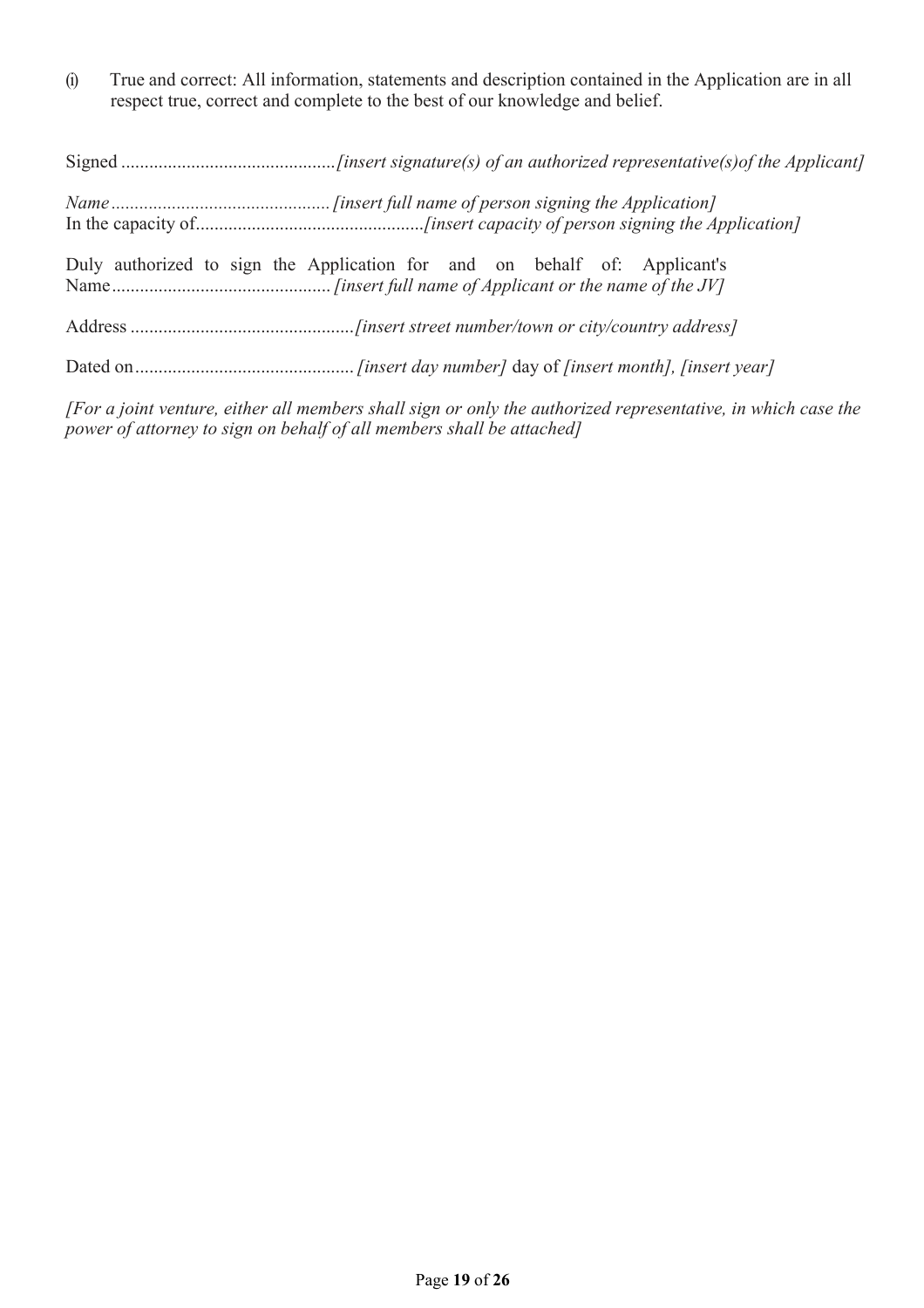### **2. Form ELI -1.1 - Applicant Information Form**

Date:.......................................................*[insert day, month, year*]

ITT No. and title: .......................................................*[insert ITT number and title]*

Page..................................................... *[insert page number]* of *[insert total number]* pages

| Applicant's name                                                                                       |
|--------------------------------------------------------------------------------------------------------|
| [insert full name]                                                                                     |
|                                                                                                        |
| In case of Joint Venture (JV), name of each member:                                                    |
| <i>linsert full name of each member in JV]</i>                                                         |
| Applicant's actual or intended country of registration:                                                |
| [indicate country of Constitution]                                                                     |
| Applicant's actual or intended year of incorporation:                                                  |
| [indicate year of Constitution]                                                                        |
| Applicant's legal address [in country of registration]:                                                |
| $[insert street/number/town or city/ country]$                                                         |
| Applicant's authorized representative information                                                      |
| Name: [insert full name]                                                                               |
| Address: [insert street/number/town or city/country]                                                   |
| Telephone/Fax numbers: [insert telephone/fax numbers, including country and city codes]                |
| E-mail address: [indicate e-mail address]                                                              |
| 1. Attached are copies of original documents of                                                        |
| Articles of Incorporation (or equivalent documents of constitution or association), and/ordocuments of |
| registration of the legal entity named above, in accordance with ITA 5.6.                              |
| In case of JV, letter of intent to form JV or JV agreement, in accordance with ITA 5.3.<br>⊡           |
| In case of state-owned enterprise or institution, in accordance with ITA 5.9 documents establishing:   |
| Legal and financial autonomy Operation                                                                 |
| under commercial law                                                                                   |
| Establishing that the Applicant is not under supervision of the Procuring Entity                       |
| 2. Included are the organizational chart, a list of Board of Directors, and the beneficial ownership.  |
|                                                                                                        |
|                                                                                                        |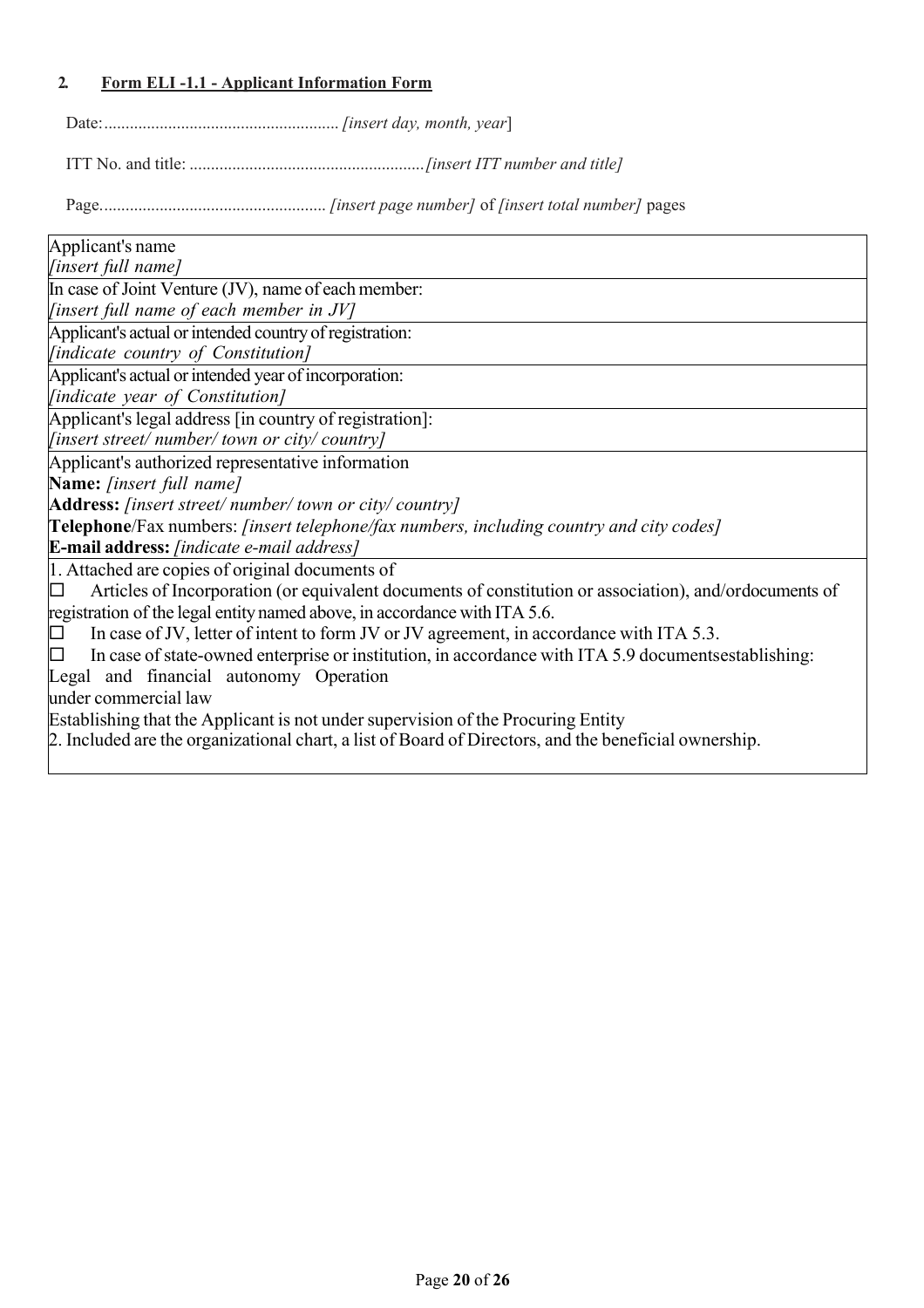#### **3. Form CON 2 - Historical Contract Non-Performance, and Pending Litigation and Litigation History**

*[The following table shall be filled in for the Applicant and for each member of a Joint Venture]* Applicant's Name: *[insert full name]*  Date: *[insert day, month, year]*  Joint Venture Member's Name: *[insert full name]*  ITT No. and title: *[insert ITT number and title]*  Page *[insert page number]* of *[insert total number]* pages

|                                       | Non-Performed Contracts in accordance with Section III, Qualification Criteria and |                           |                                |                                                                                                                                                                                                               |                               |  |
|---------------------------------------|------------------------------------------------------------------------------------|---------------------------|--------------------------------|---------------------------------------------------------------------------------------------------------------------------------------------------------------------------------------------------------------|-------------------------------|--|
| Requirements                          |                                                                                    |                           |                                |                                                                                                                                                                                                               |                               |  |
|                                       |                                                                                    |                           |                                | Contract non-performance did not occur since 1 <sup>st</sup> January <i>[insert year]</i> specified in Section III, Qualification Criteria and                                                                |                               |  |
| Requirements, Sub-Factor 2.1.         |                                                                                    |                           |                                |                                                                                                                                                                                                               |                               |  |
|                                       |                                                                                    |                           |                                | Contract(s) not performed since 1 <sup>st</sup> January <i>[insert year]</i> specified in Section III, Qualification Criteria and                                                                             |                               |  |
| Requirements, requirement 2.1<br>Year |                                                                                    | Non-performed             | <b>Contract Identification</b> |                                                                                                                                                                                                               | <b>Total Contract</b>         |  |
|                                       |                                                                                    | portion of contract       |                                |                                                                                                                                                                                                               | Amount (current               |  |
|                                       |                                                                                    |                           |                                |                                                                                                                                                                                                               | value, currency,              |  |
|                                       |                                                                                    |                           |                                |                                                                                                                                                                                                               | exchange rate and             |  |
|                                       |                                                                                    |                           |                                |                                                                                                                                                                                                               | <b>KENYA SHILLING</b>         |  |
|                                       |                                                                                    |                           |                                |                                                                                                                                                                                                               | equivalent)                   |  |
| <i>[insert year]</i>                  |                                                                                    | <i>linsert amount and</i> |                                | Contract Identification: <i>[indicate complete contract name/number,</i>                                                                                                                                      | [insert amount]               |  |
|                                       |                                                                                    | percentage]               |                                | and any other identification]                                                                                                                                                                                 |                               |  |
|                                       |                                                                                    |                           |                                | Name of Procuring Entity: [insert full name]                                                                                                                                                                  |                               |  |
|                                       |                                                                                    |                           |                                | Address of Procuring Entity: [insert street/city/country]                                                                                                                                                     |                               |  |
|                                       |                                                                                    |                           |                                | Reason(s) for nonperformance: [indicate main reason(s)]                                                                                                                                                       |                               |  |
|                                       |                                                                                    |                           |                                | Pending Litigation, in accordance with Section III, Qualification Criteria and Requirements<br>No pending litigation in accordance with Section III, Qualification Criteria and Requirements, Sub-Factor 2.3. |                               |  |
|                                       |                                                                                    |                           |                                | Pending litigation in accordance with Section III, Qualification Criteria and Requirements, Sub-Factor 2.3 as indicated                                                                                       |                               |  |
| below.                                |                                                                                    |                           |                                |                                                                                                                                                                                                               |                               |  |
| Year of dispute                       |                                                                                    | Amount in dispute         |                                | <b>Contract Identification</b>                                                                                                                                                                                | <b>Total Contract</b>         |  |
|                                       |                                                                                    | (currency)                |                                |                                                                                                                                                                                                               | Amount                        |  |
|                                       |                                                                                    |                           |                                |                                                                                                                                                                                                               | (currency), USD               |  |
|                                       |                                                                                    |                           |                                |                                                                                                                                                                                                               | Equivalent                    |  |
|                                       |                                                                                    |                           |                                |                                                                                                                                                                                                               | (exchange rate)               |  |
| <i>insert year</i> ]                  |                                                                                    | [insert amount]           |                                | Contract Identification: [indicate complete contract                                                                                                                                                          | [insert amount]               |  |
|                                       |                                                                                    |                           |                                | name, number, and any other identification]                                                                                                                                                                   |                               |  |
|                                       |                                                                                    |                           |                                | Name of Procuring Entity: [insert full name]                                                                                                                                                                  |                               |  |
|                                       |                                                                                    |                           |                                | Address of Procuring Entity: [insert                                                                                                                                                                          |                               |  |
|                                       |                                                                                    |                           |                                | street/city/country]<br>Matter in dispute: <i>[indicate main issues in dispute]</i>                                                                                                                           |                               |  |
|                                       |                                                                                    |                           |                                | Party who initiated the dispute: <i>[indicate</i>                                                                                                                                                             |                               |  |
|                                       |                                                                                    |                           |                                | "Procuring Entity" or "Contractor"]                                                                                                                                                                           |                               |  |
|                                       |                                                                                    |                           |                                | Status of dispute: [Indicate if it is being treated by                                                                                                                                                        |                               |  |
|                                       |                                                                                    |                           |                                | the Adjudicator, under Arbitration or being dealt                                                                                                                                                             |                               |  |
|                                       |                                                                                    |                           |                                | with by the Judiciary]                                                                                                                                                                                        |                               |  |
|                                       |                                                                                    |                           |                                | Litigation History in accordance with Section III, Qualification Criteria and                                                                                                                                 |                               |  |
| Requirements                          |                                                                                    |                           |                                |                                                                                                                                                                                                               |                               |  |
| $\Box$                                |                                                                                    |                           |                                | No Litigation History in accordance with Section III, Qualification Criteria and Requirements, Sub-Factor 2.4.                                                                                                |                               |  |
| $\Box$                                |                                                                                    |                           |                                | Litigation History in accordance with Section III, Qualification Criteria and Requirements, Sub-Factor 2.4 as                                                                                                 |                               |  |
| indicated below.                      |                                                                                    |                           |                                |                                                                                                                                                                                                               |                               |  |
| Year of award                         |                                                                                    | Outcome as percentage     |                                | <b>Contract Identification</b>                                                                                                                                                                                | <b>Total Contract</b>         |  |
|                                       |                                                                                    | of Net Worth              |                                |                                                                                                                                                                                                               | Amount                        |  |
|                                       |                                                                                    |                           |                                |                                                                                                                                                                                                               | (currency), USD<br>Equivalent |  |
|                                       |                                                                                    |                           |                                |                                                                                                                                                                                                               | (exchange rate)               |  |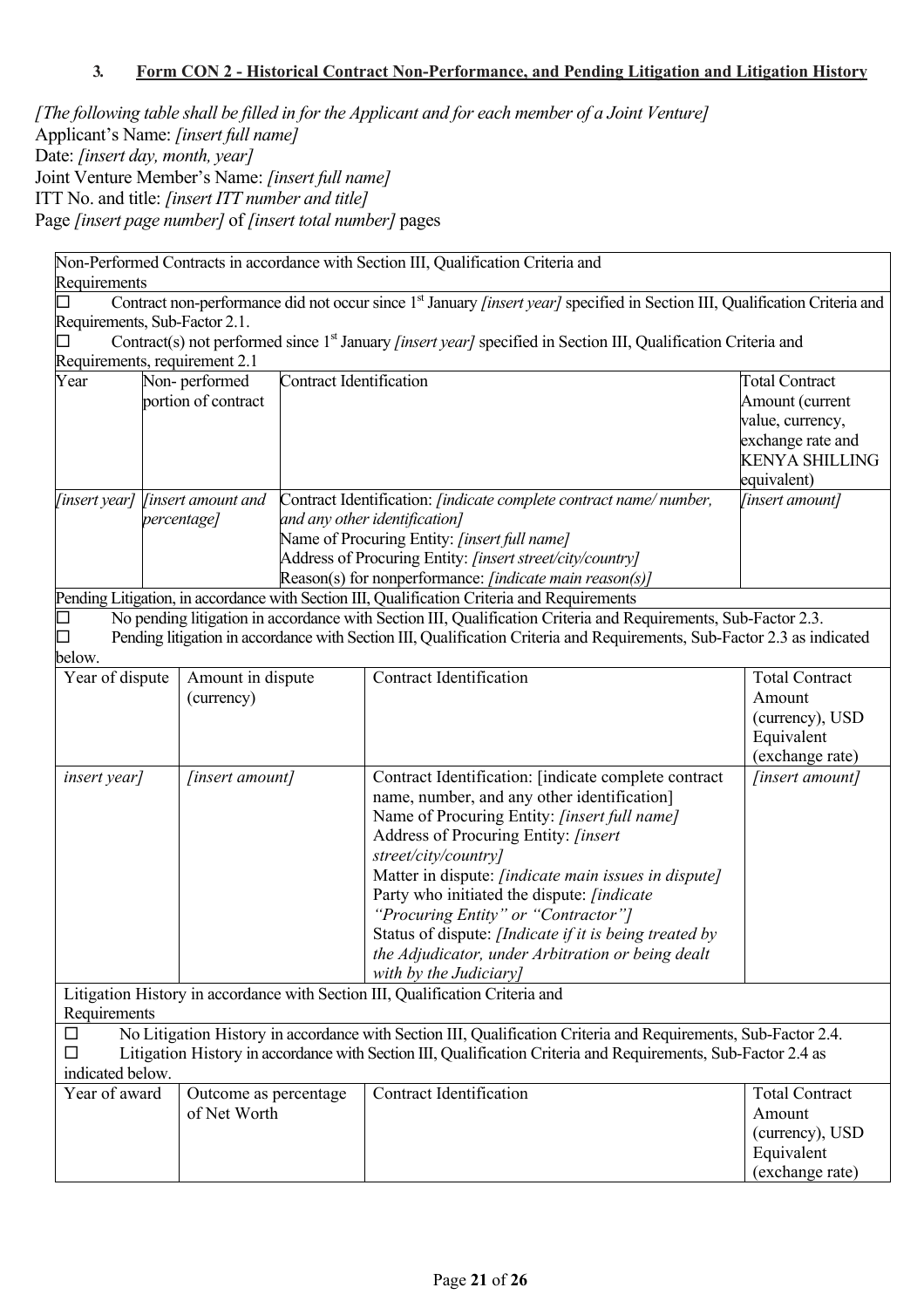| [insert year] | [insert percentage] | Contract Identification: [indicate complete contract<br>name, number, and any other identification]<br>Name of Procuring Entity: [insert full name]<br>Address of Procuring Entity: <i>[insert</i><br>street/city/country]<br>Matter in dispute: <i>[indicate main issues in dispute]</i><br>Party who initiated the dispute: <i>[indicate</i> ]<br>"Procuring Entity" or "Contractor"]<br>Reason(s) for Litigation and award decision <i>[indicate</i> ]<br>main reason(s)] | <i>[insert amount]</i> |
|---------------|---------------------|------------------------------------------------------------------------------------------------------------------------------------------------------------------------------------------------------------------------------------------------------------------------------------------------------------------------------------------------------------------------------------------------------------------------------------------------------------------------------|------------------------|
|---------------|---------------------|------------------------------------------------------------------------------------------------------------------------------------------------------------------------------------------------------------------------------------------------------------------------------------------------------------------------------------------------------------------------------------------------------------------------------------------------------------------------------|------------------------|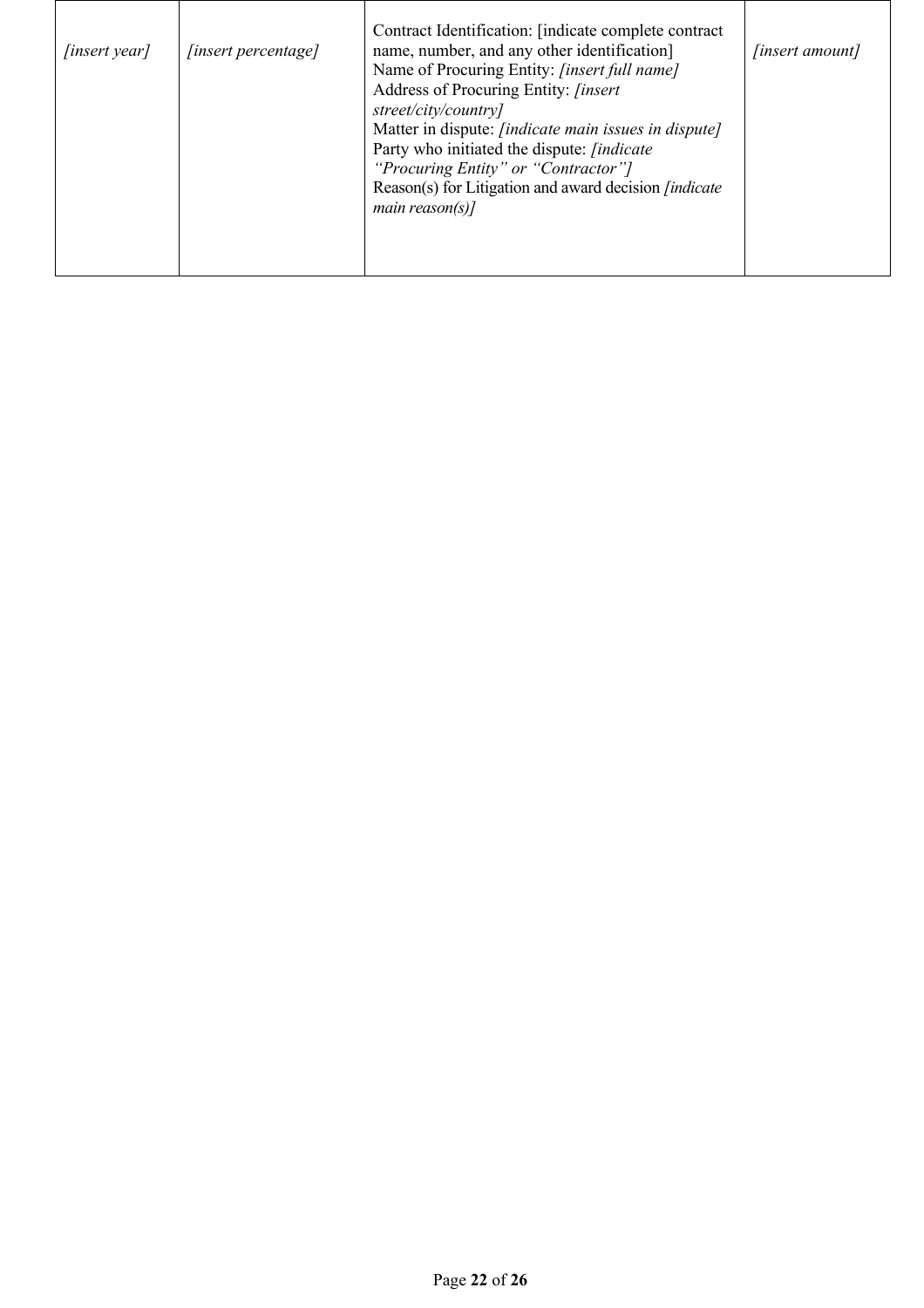# **PART 2 - GOODS OR SERVICES REQUIREMENTS**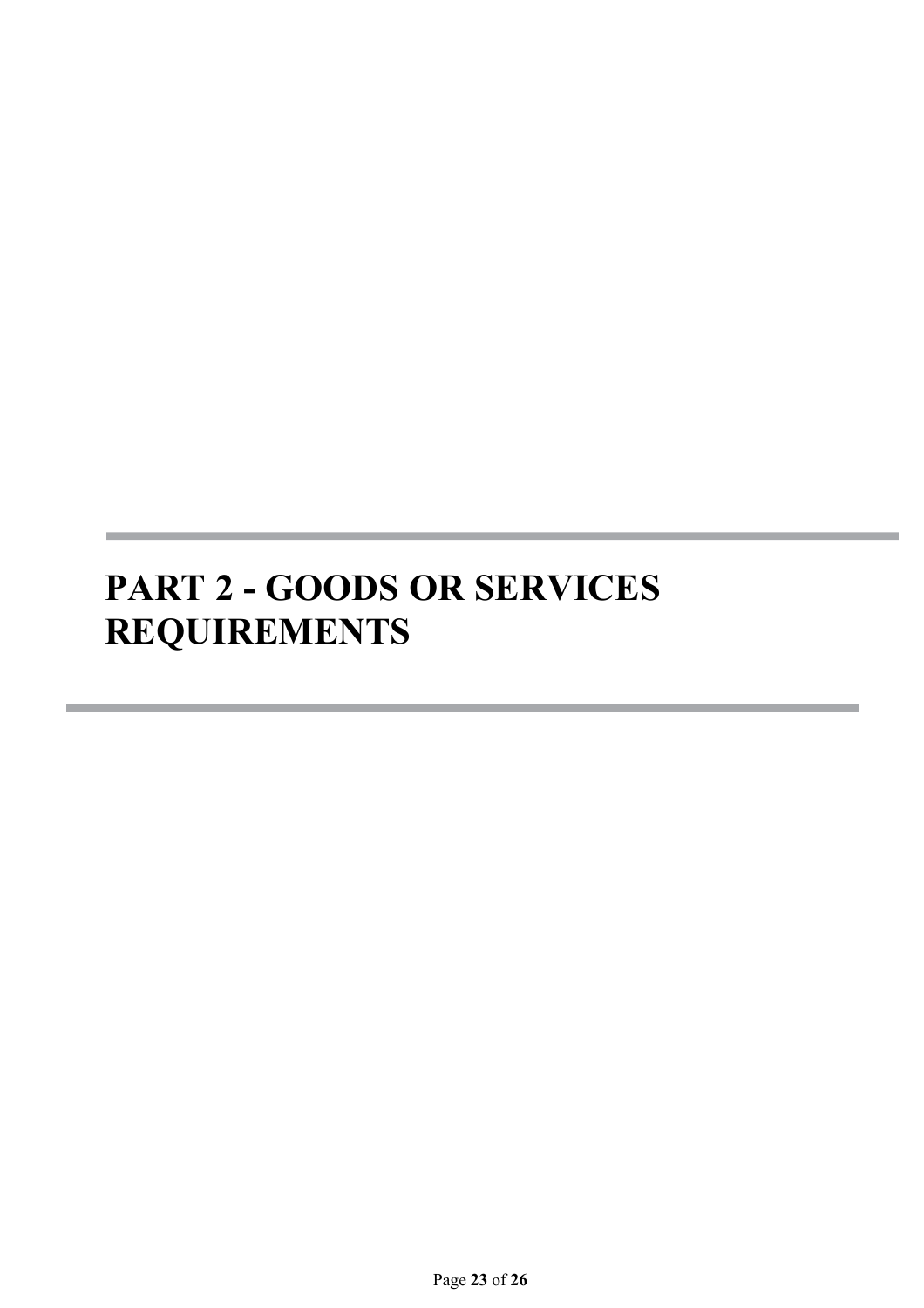| NO. | <b>CATEGORY NO.</b>   | <b>ITEM DESCRIPTION</b>                                                                                                                                                      | <b>ELIGIBILITY</b> |
|-----|-----------------------|------------------------------------------------------------------------------------------------------------------------------------------------------------------------------|--------------------|
| 1.  | PSC/PRE/001/2021-2023 | Supply & Delivery of General Office                                                                                                                                          | Open               |
|     |                       | Stationeries                                                                                                                                                                 |                    |
| 2.  | PSC/PRE/002/2021-2023 | Supply of Toners and other Computer consumables                                                                                                                              | Special Group      |
|     |                       | and Accessories                                                                                                                                                              |                    |
| 3.  | PSC/PRE/003/2021-2023 | Supply of Office Furniture and Fittings                                                                                                                                      | Special Group      |
| 4.  | PSC/PRE/004/2021-2023 | Supply of Newspapers and Magazines, Books and<br>Periodicals                                                                                                                 | Open               |
| 5.  | PSC/PRE/005/2021-2023 | Supply and Delivery of computers, Servers, Laptops,<br>Tablets,<br>Printers ,Scanners ,software, Cameras, accessories<br>and other related ICT materials                     | Open               |
| 6.  | PSC/PRE/006/2021-2023 | Supply of Staff Uniforms, Clothing, Footwear,<br>Curtains and other clothing                                                                                                 | Open               |
| 7.  | PSC/PRE/007/2021-2023 | Supply of airtime(Safaricom, Airtel and Telkom)                                                                                                                              | Open               |
| 8.  | PSC/PRE/008/2021-2023 | Supply of Fresh Milk                                                                                                                                                         | Open               |
| 9.  | PSC/PRE/009/2021-2023 | Supply of bottled Mineral Water                                                                                                                                              | Open               |
| 10. | PSC/PRE/010/2021-2023 | Supply of Cleaning materials, Detergents<br>and<br>Disinfectants                                                                                                             | Special Group      |
| 11. | PSC/PRE/011/2021-2023 | Supply of sanitizer fluids, face masks and surgical<br>items for first Aid and Gloves                                                                                        | Special Group      |
| 12. | PSC/PRE/012/2021-2023 | Supply and fitting of motor vehicle Tyres, tubes and<br>batteries                                                                                                            | Open               |
| 13. | PSC/PRE/013/2021-2023 | Supply and Delivery of Assorted Electrical Fittings,<br>Lighting Materials and accessories                                                                                   | Open               |
| 14. | PSC/PRE/014/2021-2023 | Provision of Travel and Air Ticketing Services (IATA<br>Registered)                                                                                                          | Open               |
| 15. | PSC/PRE/015/2021-2023 | Provision of Graphic Design, Printing Services and<br>promotional materials                                                                                                  | Special group      |
| 16. | PSC/PRE/016/2021-2023 | Provision of Cleaning Services, Sanitary Disposal,<br>Fumigation and Pest Control and laundry                                                                                | Special Group      |
| 17. | PSC/PRE/017/2021-2023 | Provision of Repairs & Servicing of Office<br>Equipment e.g. Photocopies (HP & Kyocera, Laptops,<br>Printers, Projector, TV and Servers and other ICT<br>related Accessories | Open               |
| 18. | PSC/PRE/018/2021-2023 | Supply, Installation & Commissioning of structured<br>cabling(IP) PABX and<br>Networking Equipment                                                                           | Open               |
| 19. | PSC/PRE/019/2021-2023 | Provision of<br>accommodation and conferences<br>services in Nairobi, Mombasa, Nakuru, Naivasha,<br>Machakos and Kisumu                                                      | Open               |
| 20. | PSC/PRE/020/2021-2023 | Maintenance<br>Provision<br>of<br>Minor<br>Works<br>and<br>including,<br>Repairs, Mechanical,<br>Plumbing<br>and<br>Electrical Services(NCA 8 registered firms)              | Open               |
| 21. | PSC/PRE/021/2021-2023 | Provision of Outside catering Services in Nairobi                                                                                                                            | Open               |
| 22. | PSC/PRE/022/2021-2023 | Supply/Repair /maintenance and Servicing of Air                                                                                                                              | Open               |
|     |                       | conditioning equipment & Maintenance of Fire<br><b>Fighting Equipment</b>                                                                                                    |                    |
| 23. | PSC/PRE/023/2021-2023 | Provision of Video, Documentary and Photography<br>Services                                                                                                                  | Special Group      |

## **SECTION V - SCOPE OF WORKS, Goods or Non-Consulting Services required**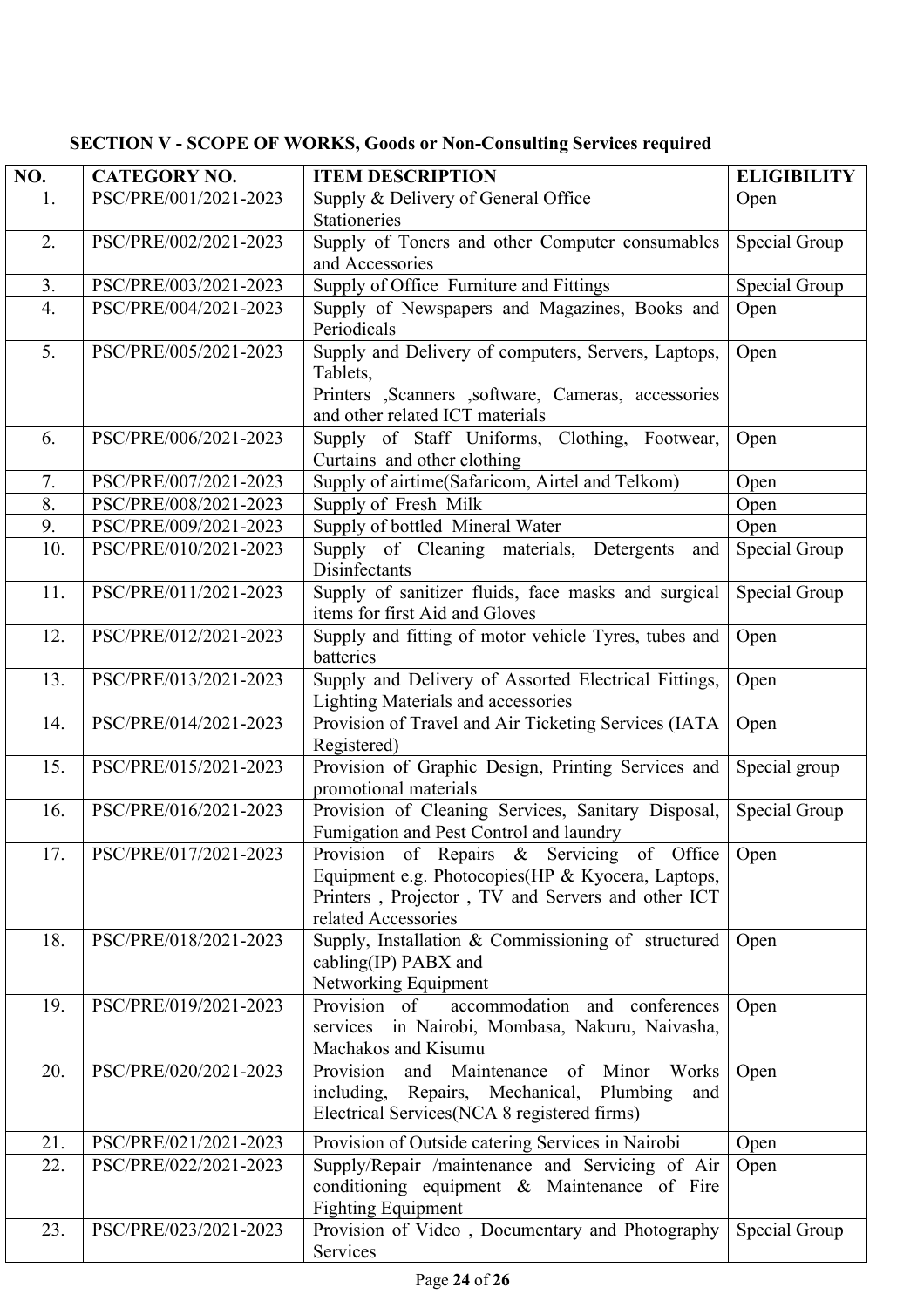| 24. | PSC/PRE/024/2021-2023 | Provision of Legal Services                                                                                                                                    | Open |
|-----|-----------------------|----------------------------------------------------------------------------------------------------------------------------------------------------------------|------|
| 25. | PSC/PRE/025/2021-2023 | Provision of motor vehicle repairs and services (only   Open<br>garages validly registered Garages with Ministry of<br>Transport, Housing & Urban Development) |      |
| 26. | PSC/PRE/026/2021-2023 | Repair and maintenance of Office Furniture and Special Group<br>Fittings                                                                                       |      |
| 27. | PSC/PRE/027/2021-2023 | Provision of gym trainer services                                                                                                                              | Open |
| 28. | PSC/PRE/028/2021-2023 | Provision of Asset Tagging Services                                                                                                                            | Open |